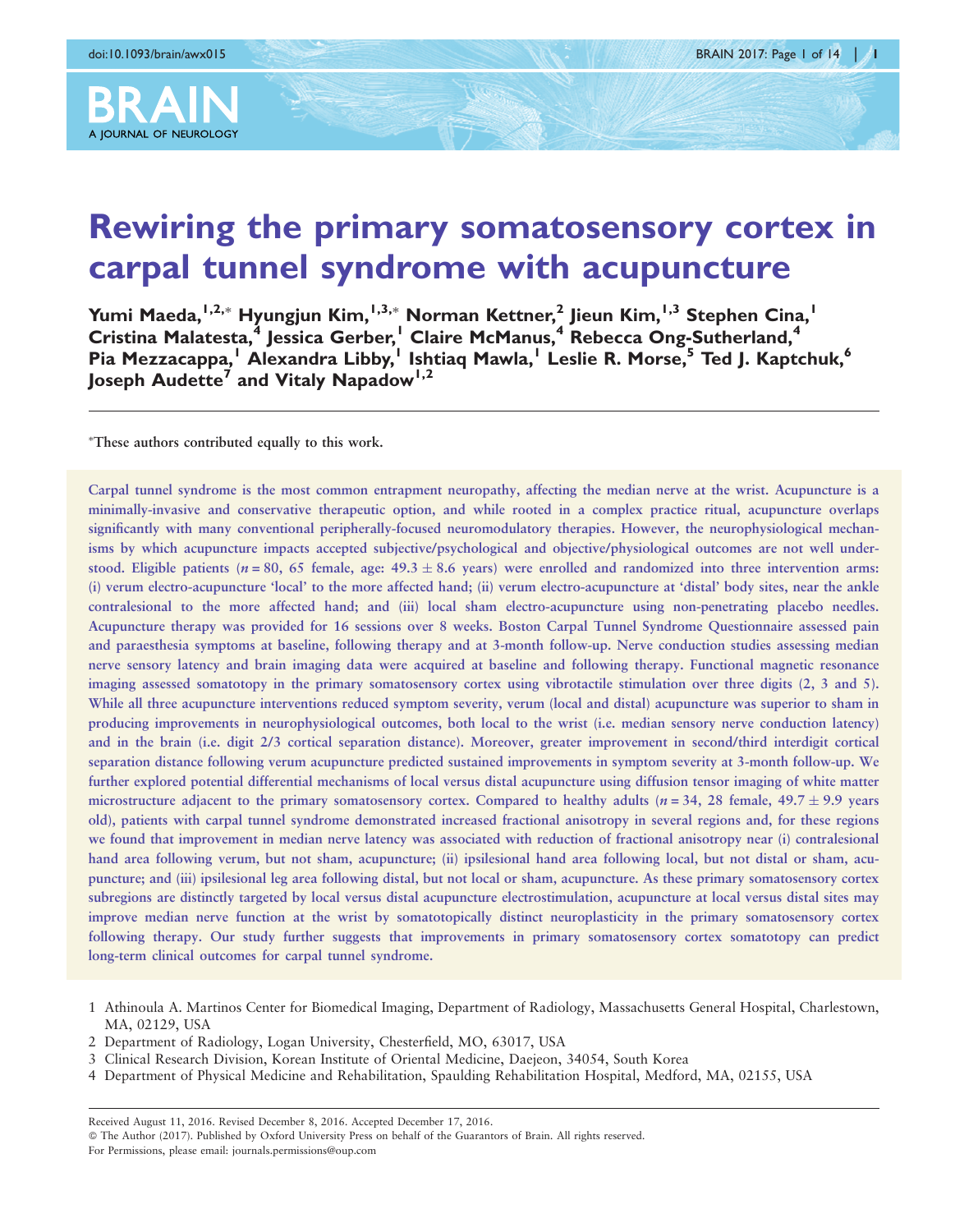#### 2 | BRAIN 2017: Page 2 of 14 Year 2008 | West 2008 | West 2009 | West 2009 | West 2009 | West 2009 | West 2009

- 5 Department of Physical Medicine and Rehabilitation, Harvard Medical School, Spaulding Rehabilitation Hospital, Boston, MA, 02114, USA
- 6 Department of Medicine, Beth Israel Deaconess Medical Center, Boston, MA 02215, USA
- 7 Department of Pain Medicine, Harvard Vanguard Medical Associates, Atrium Health, Boston, MA, 02215, USA

Correspondence to: Vitaly Napadow, PhD, Martinos Center for Biomedical Imaging, #2301 149 Thirteenth St., Charlestown, MA 02129, USA. E-mail: vitaly@nmr.mgh.harvard.edu

Keywords: carpal tunnel syndrome; nerve conduction studies; neuropathic pain; entrapment neuropathy; neuromuscular disease: imaging

Abbreviations: BCTQ = Boston Carpal Tunnel Syndrome Questionnaire; CTS = carpal tunnel syndrome; DTI = diffusion tensor imaging; S1 = primary somatosensory cortex

# Introduction

Entrapment neuropathies are common sources of pain and paraesthesia ([Neal and Fields, 2010\)](#page-13-0), and entrapment of the median nerve at the wrist, termed carpal tunnel syndrome (CTS), accounts for 90% of such neuropathies [\(Atroshi](#page-12-0) et al., 1999; [Papanicolaou](#page-13-0) et al., 2001; [Kleopa,](#page-12-0) [2015](#page-12-0)). Prior to surgical approaches for severe CTS, conservative therapies are commonly recommended [\(Kleopa](#page-12-0) [2015](#page-12-0)), and acupuncture has been proposed as a viable option (Yang et al.[, 2009\)](#page-13-0). Acupuncture is a minimallyinvasive therapeutic modality that originated in China 2000 years ago as a component of traditional Chinese medicine [\(Kaptchuk, 2002\)](#page-12-0). While acupuncture therapy is rooted in a complex practice ritual, the acupuncture needle procedure, particularly when coupled with electrical needle stimulation, overlaps significantly with many conventional peripheral neuromodulatory therapies [\(Langevin](#page-12-0) et al., [2015](#page-12-0)) that have generated significant excitement as 'electroceuticals' targeting peripheral nerve receptors [\(Famm](#page-12-0) et al., [2013](#page-12-0); [Waltz, 2016\)](#page-13-0). However, the neurophysiological mechanisms by which acupuncture impacts subjective/psychological (i.e. symptom report) and objective/physiological (e.g. median nerve conduction studies) outcomes in CTS are not well understood.

Previous neuroimaging studies have demonstrated that while CTS results from compression of the median nerve at the wrist, this disorder is also characterized by structural (Maeda et al.[, 2013](#page-13-0)a, [2016\)](#page-12-0) and functional [\(Druschky](#page-12-0) et al.[, 2000](#page-12-0); [Tecchio](#page-13-0) et al., 2002; [Napadow](#page-13-0) et al., 2006; [Dhond](#page-12-0) et al., 2012; [Maeda](#page-12-0) et al., 2014) neuroplasticity in the primary somatosensory cortex (S1) of the brain. Specifically, CTS patients show decreased S1 grey matter volume and cortical thickness contralateral to the more affected hand, which is further pronounced in paraesthesiadominant symptom subgroups ([Maeda](#page-12-0) et al., 2016), and is associated with aberrant median nerve conduction ([Maeda](#page-13-0) et al.[, 2013](#page-13-0)a, [2016\)](#page-12-0). Functional MRI evaluation has demonstrated reduced separation between S1 cortical

representations of adjacent median nerve innervated fingers, digits 2 and 3 (D2/D3)—a reproducible finding in different CTS cohorts, using both functional MRI ([Napadow](#page-13-0) et al., [2006;](#page-13-0) [Maeda](#page-12-0) et al., 2014) and MEG ([Dhond](#page-12-0) et al., 2012). Interestingly, reduced D2/D3 separation in S1 has been associated with median sensory nerve conduction latency [\(Napadow](#page-13-0) et al., 2006), symptom severity, reduced fine motor performance, and diminished sensory discrimination accuracy (Maeda et al.[, 2014](#page-12-0)), demonstrating that such functional brain neuroplasticity is indeed maladaptive.

Acupuncture was suggested as a promising adjunct therapy for CTS at the 1997 NIH consensus conference, organized to critically evaluate acupuncture research [\(NIH](#page-13-0) [1998\)](#page-13-0). Since then, randomized controlled trials have found improved nerve conduction and reduced symptom severity following acupuncture, compared to either sham acupuncture ([Khosrawi](#page-12-0) et al., 2012) or oral steroids (Yang et al.[, 2009,](#page-13-0) [2011\)](#page-13-0). Other trials have not found symptom severity reduction (Yao et al.[, 2012](#page-13-0)) following acupuncture. Importantly, while later Yao et al. trials did not confirm CTS by nerve conduction studies and likely enrolled both CTS and idiopathic hand pain patients, the earlier Yang et al. trials did enrol based on conduction latency (Yang et al.[, 2009](#page-13-0)), and evaluated long-term follow-up (Yang et al.[, 2011](#page-13-0)). A meta-analysis, performed prior to some of the recent trials, noted encouraging but not yet convincing evidence for acupuncture in the treat-ment of CTS (Sim et al.[, 2011\)](#page-13-0), advocating for more randomized controlled trials.

Our multi-modal randomized neuroimaging trial followsup on our smaller  $(n = 13)$  and uncontrolled (no sham acupuncture) pilot imaging study assessing acupuncture outcomes for CTS [\(Napadow](#page-13-0) et al., 2007a). The current study assessed whether (i) verum acupuncture is superior to sham acupuncture for reducing symptom severity, improving median nerve conduction latency, and increasing functional MRI-assessed D2/D3 separation distance in S1; (ii) verum acupuncture at distal acupoints (i.e. no local needle-induced physiological response) is also superior to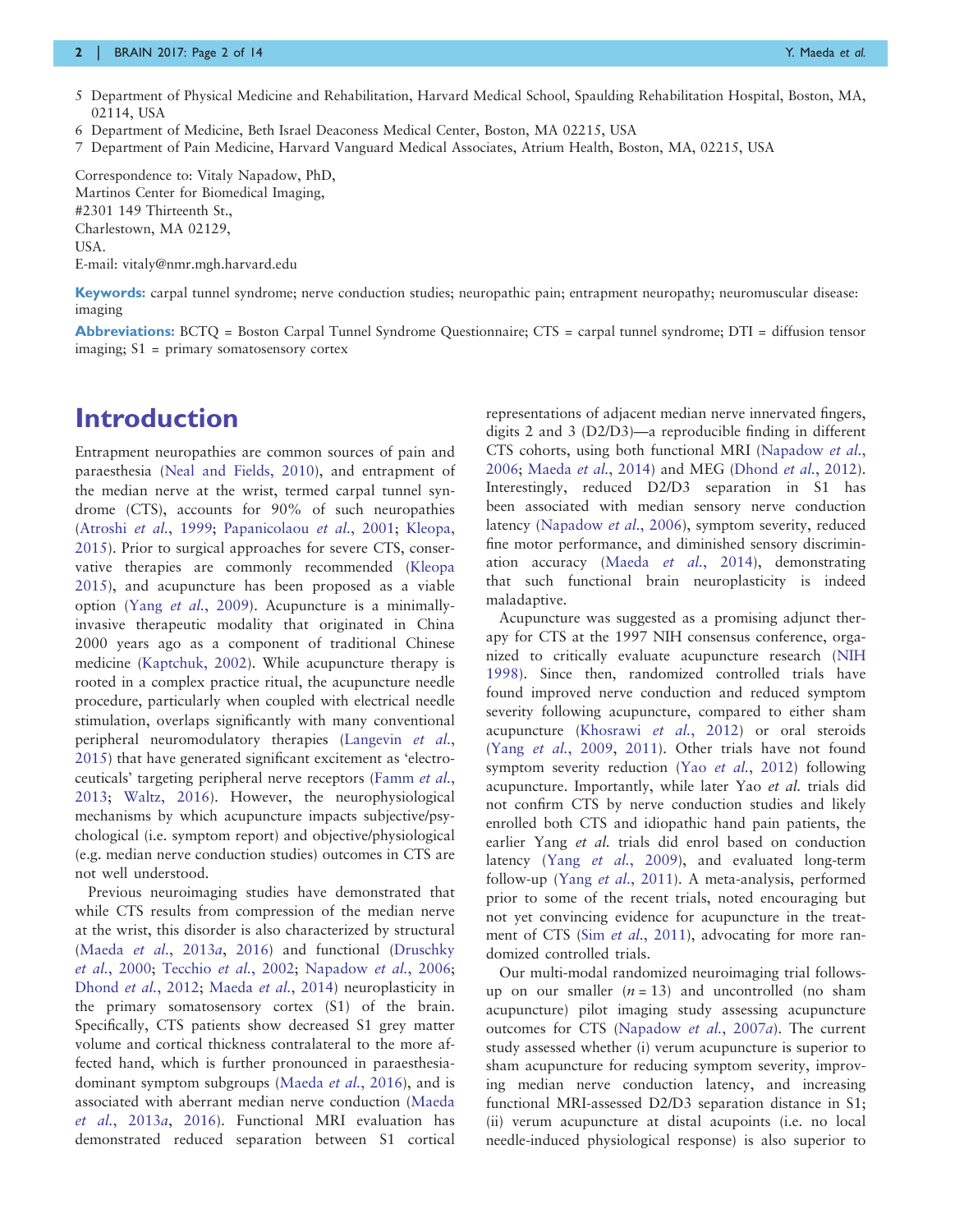sham acupuncture; (iii) improvements in physiological outcomes immediately following verum acupuncture predict long-term symptom reduction; and (iv) neuroplasticity in S1-adjacent white matter microstructure, as assessed by diffusion tensor imaging (DTI), can also inform potential brain-based mechanisms by which local versus distal acupuncture improves CTS outcomes. We hypothesized that while both verum and sham acupuncture reduce CTS symptom severity, only verum acupuncture improves physiological outcomes and such changes predict longterm clinical outcomes. Moreover, we hypothesized that improvement in median nerve conduction after acupuncture is associated with plasticity in somatotopically-specific S1 adjacent white matter microstructure targeted by local versus distal acupuncture.

# Materials and methods

#### Experimental design

This was a single-centre, blinded, placebo controlled, randomized parallel-group longitudinal neuroimaging study, preregistered with ClinicalTrials.gov (NCT01345994). The study took place at Spaulding Rehabilitation Hospital (SRH) and Athinoula A. Martinos Center for Biomedical Imaging, Department of Radiology, Massachusetts General Hospital (MGH), in Boston, MA from January 2009 to December 2014. All study protocols were approved by MGH and Partners Human Research Committee and all subjects provided written informed consent.

#### **Subjects**

Patients with CTS, 20–65 years old, were recruited at MGH and SRH. Subjects were consented and evaluated by study physician (blinded to allocation), who captured history of symptoms, examination for Phalen's manoeuvre [\(Phalen, 1966\)](#page-13-0) and Durkan's sign [\(Durkan, 1991\)](#page-12-0), and nerve conduction studies (Cadwell Sierra EMG/NCS Device). The latter evaluated median and ulnar, sensory and motor nerve conduction for both hands. Inclusion criteria for mild/moderate CTS subjects required a history of pain/ paraesthesia in median nerve innervated territories, greater than 3 months duration, median sensory nerve conduction latency  $> 3.7$  ms for mild CTS,  $> 4.2$  ms for moderate CTS, and/ or  $> 0.5$  ms compared to ulnar sensory nerve latency for both mild and moderate CTS, with normal motor conductions. Subjects with  $>4.2$  ms median nerve motor latency and  $>50\%$ loss of motor amplitudes were considered to be 'severe' and excluded from this study. For subjects diagnosed with bilateral CTS, the more affected hand, by symptom report, was used for primary outcomes. Exclusion criteria were as follows: contraindications to MRI, history of diabetes mellitus, rheumatoid arthritis, wrist fracture with direct trauma to median nerve, current usage of prescriptive opioid medication, severe thenar atrophy, previous acupuncture treatment for CTS, non-median nerve entrapment, cervical radiculopathy or myelopathy, generalized peripheral neuropathy, severe cardiovascular, respiratory, or neurological illnesses, blood dyscrasia or coagulopathy or current use of anticoagulation therapy. Healthy control subjects, 20–65 years old, were also recruited for baseline neuroimaging comparisons.

#### Study timeline

Following baseline clinical and MRI assessment, eligible subjects were randomly assigned to one of three parallel study arms ([Fig. 1\)](#page-3-0). We used computer generated permuted block randomization (blocks of six), stratified by CTS severity (mild/moderate). The acupuncturist was informed of group allocation at the first treatment visit. The three intervention arms were (i) verum acupuncture 'local' to the more affected hand; (ii) verum acupuncture at 'distal' body sites, contralesional to the more affected hand; and (iii) sham acupuncture using non-penetrating placebo needles. Brain MRI scans were obtained at baseline and post-therapy. Nerve conduction studies were obtained at baseline and after acupuncture therapy while symptom severity, assessed with the Boston Carpal Tunnel Syndrome Questionnaire, BCTQ [\(Levine](#page-12-0) et al., [1993](#page-12-0)), was additionally assessed at 3-month follow-up (see below).

#### Acupuncture treatment

Subjects received 16 acupuncture treatments over 8 weeks using a tapering schedule common to the clinic: three treatments/week for 3 weeks; two treatments/week for 2 weeks; and one treatment/week for 3 weeks. Acupuncture was delivered to subjects in supine position by one of four trained, licensed acupuncturists with at least 3 years of clinical experience. For the local acupuncture group, based on the protocol used in our pilot study ([Napadow](#page-13-0) et al., 2007b), a hybrid design balanced standardized acupuncture therapy with more ecologically valid individualized acupoint selection. For all subjects, acupuncture needles were placed at acupoints TW5 and PC7 [\(Fig. 1](#page-3-0) for all point locations), on the dorsal and ventral aspects of the forearm of the more affected hand. Electrodes were attached to these needles, and 2 Hz electrical stimulation was performed for 20 min using a constant-current electro-acupuncture device (Acus II, Cefar). Current intensity was set to a percept level of 'moderately strong but not painful.' Acupuncture needles were also inserted, and manually stimulated, at three additional acupoints on the more affected forearm, chosen by the acupuncturist from HT3, PC3, SI4, LI5, LI10, and LU5, according to subjects' individual presentation. Manual stimulation at all locations was performed to induce characteristic *deqi* acupuncture sensation (Kong et al.[, 2007](#page-12-0)). For the distal acupuncture group, electro-acupuncture was performed with needles placed at SP6 and LV4 on the lower leg on the opposite side of the body to the more affected hand. Manual acupuncture was also performed at three additional acupoints: GB34, KD3, and SP5 on this limb. All verum acupuncture needles were single-use disposable needles (0.20– 0.25 mm diameter, 20–40 mm length, stainless steel needle; Asiamed) inserted 10–30 mm deep, depending on location. Additionally, to maintain credibility for this procedure, a single non-insertive sham acupuncture needle (Streitberger Needle; Asiamed) was placed at non-acupoint SH1 on the forearm of the more affected hand. For the sham acupuncture group, non-insertive Streitberger needles were placed on nonacupoints (SH1 and SH2) on the ulnar aspect of the more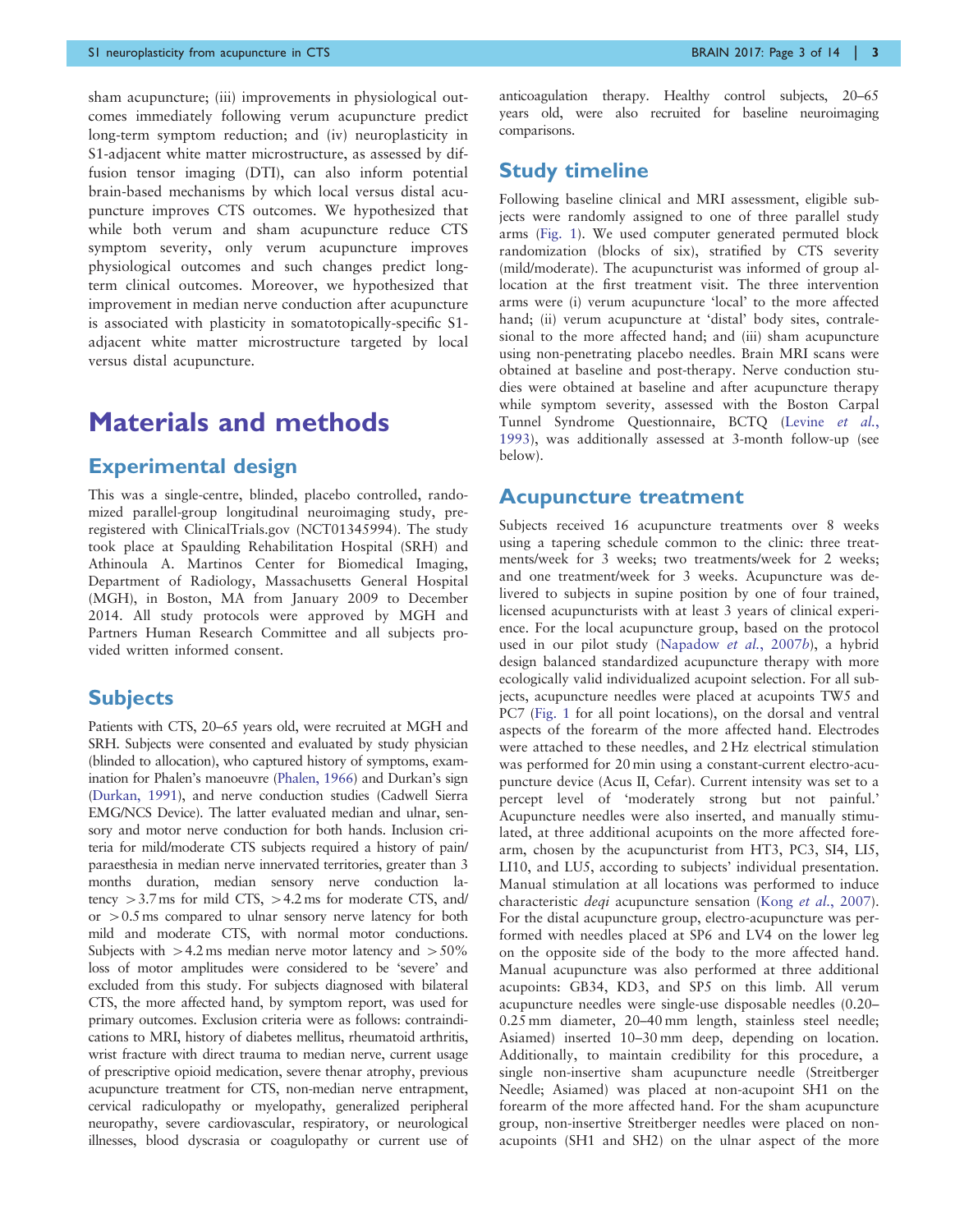<span id="page-3-0"></span>

Figure 1 Study overview. (A) Study design of randomized control neuroimaging trial with acupuncture intervention; multi-modal assessments were conducted at baseline, post-acupuncture, and 3-month follow-up. (B) Location of acupoints for all three study arms: local (verum, near the more affected hand), distal (verum, near contralesional ankle), and sham (non-penetrating needles over non-acupoints near the more affected hand). Acupoints where electrical stimulation was provided via electrodes attached to needles (i.e. electro-acupuncture) are marked (lightning bolt). fMRI = functional MRI.

affected forearm. Similar to the local verum acupuncture arm, electrodes were attached to these needles, the electro-acupuncture device was turned on, but the electrodes were not inserted into an active port on the device. Subjects were told they 'may or may not feel electrical sensations' from this procedure. Additionally, three other sham needles were placed over nonacupoints SH3 on the radial aspect of the more affected forearm, and non-acupoints SH4, SH5 on the opposite lower limb. Throughout the evaluation and treatment period, subjects, study physician, and experimenters were blinded to group allocation and all data capture forms used neutral group codes to conceal allocation: 'ektorp,' 'klobo,' 'poang.' Subjects' perception of whether they received active acupuncture therapy was assessed after the first treatment. After the post-therapy MRI visit, subjects were unblinded as to group allocation.

#### Clinical outcomes

The BCTQ (Levine et al.[, 1993](#page-12-0)) was administered at baseline, post-therapy, and at 3-month follow-up. It is composed of a symptom severity scale, which includes 10 items regarding pain and numbness severity, and an 8-item Function Severity Scale related to precise hand movement tasks using a 1–5 scale. The symptom severity scale served as the primary clinical outcome measure for symptom assessment.

Nerve conduction studies were performed according to previously described methods (Ma et al.[, 1983\)](#page-12-0), at baseline and post-therapy. Median sensory nerve conduction latency was calculated from the average of digit 2 (D2) and digit 3 (D3) measurements from the affected hand (more affected hand for bilateral CTS subjects).

#### MRI outcomes

#### S1 cortical mapping with functional MRI

At baseline and post-therapy, imaging data were acquired with a 3 T Siemens Trio equipped with a 32-channel head coil. Structural MRI data were acquired with a multi-echo MPRAGE  $T_1$ -weighted pulse sequence (repetition time = 2530) ms, echo time  $1/echo$  time  $2 = 1.64/30.0$  ms, inversion time = 1200 ms, flip angle =  $7^\circ$ , field of view = 256  $\times$  256, 176 slices, sagittal acquisition, spatial resolution =  $1 \times 1 \times 1$ mm<sup>3</sup>). Functional MRI data were acquired using a gradient echo blood oxygen level-dependent T<sub>2</sub>\*-weighted pulse sequence adapted for improved spatial resolution (repetition time/echo time =  $2000/30$  ms, field of view =  $200 \times 200$  mm, 32 coronal slices parallel to the central sulcus, voxel size =  $2.1 \times 2.1 \times 2.5$  mm, flip angle =  $90^{\circ}$ ). We used an event-related functional MRI design to evaluate brain response to vibrotactile stimulation over three digits (D2, D3, and D5) on the more affected hand. D2 and D3 are innervated by the median nerve (affected by CTS), while D5 is innervated by the unaffected ulnar nerve. Computer controlled vibrotactile stimulation was provided by a custom-built MR-compatible device as described in our previous study ([Maeda](#page-12-0) et al., [2014\)](#page-12-0). In brief, the device contained four piezoelectric transducers (T220-A4NM-303Y, Piezo Systems) set inside an adjustable four-finger shell that allowed for directed vibrotactile stimulation to the distal finger pad provided by Cortical Metrics. Stimulation was produced with sinusoid input voltage from an analogue signal generator (HM8030\_5, HAMEG Instruments), and transmission was set according to an event related schedule through electronic relays, controlled by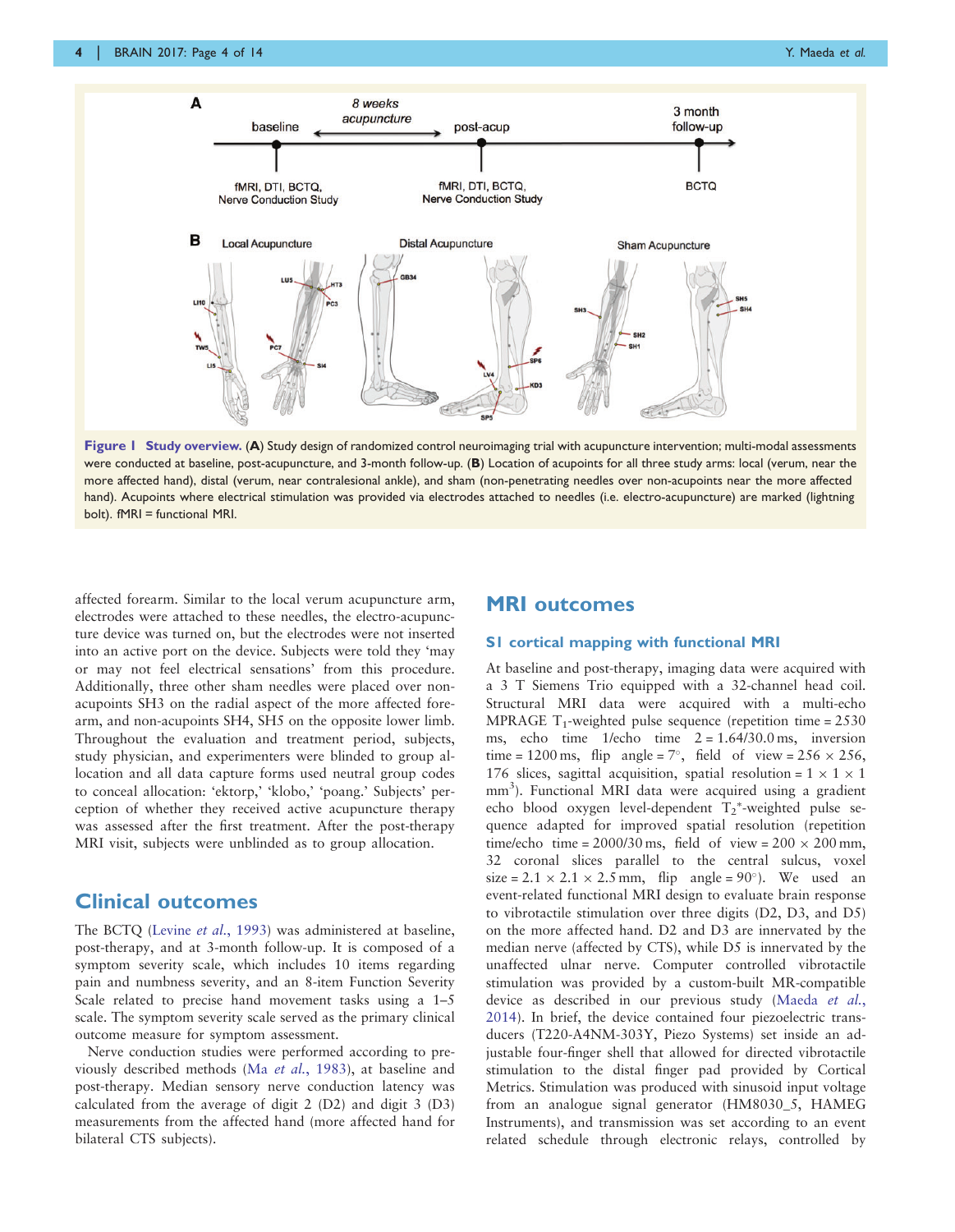customized software (Labview 7.1, National Instruments Corporation). A separate functional MRI scan was performed for each of the three digits using an event-related design (27 stimuli, duration = 2 s, randomized jittered inter-stimulus inter $val = 6-12$  s, total scan time = 306 s). The order of digit stimulation was also randomized. For all functional MRI scans, subjects lay supine in the scanner with ear plugs and were instructed to close their eyes and focus attention on the finger being stimulated during the scan. Following each scan, subjects reported which finger was stimulated and the intensity of stimulus perception on a scale of 0 (no sensation) to 10 (very strong but not painful) to confirm proper device operation and attentiveness during the scan.

Functional MRI data were analysed using previously described methods ([Maeda](#page-12-0) et al., 2014), and were automated, thus blind to group allocation. Briefly, functional MRI data were registered to each subject's structural data (bbregistration; Greve et al.[, 2009;](#page-12-0) Freesurfer v.5.1). Preprocessing included slice-timing correction, head motion correction, skull stripping, high pass filtering (cut-off period = 90 s) and minimal spatial Gaussian smoothing (full-width at half-max-imum = 1 mm, FSL v.4.1; [Jenkinson](#page-12-0) et al., 2012). Preprocessed functional MRI data were analysed with a general linear model (GLM).

To calculate group functional MRI response maps, the resultant parameter estimates and variances for each digit on the single subject level GLM were projected on to the average surface brain (fsaverage, Freesurfer) and smoothed on the spherical cortical surface (full-width at half-maximum = 5 mm, mri\_vol2surf, mri\_surf2surf, Freesurfer). CTS subjects whose more affected hand was the left and, thus, experienced finger stimulation on the left hand, had their functional and structural data flipped across the mid-sagittal plane to perform group analyses with right hand affected subjects, similar to our previous analyses ([Napadow](#page-13-0) et al., 2006, [2007](#page-13-0)a; [Maeda](#page-13-0) et al.[, 2013](#page-13-0)a, [2014](#page-12-0)). Accurate registration was ensured by visualization (tkmedit, tkregister, Freesurfer). Group maps were cluster corrected for multiple comparisons  $(z = 2.3,$  $P < 0.05$ ).

For region of interest analysis, an unbiased group activation map across all digits and all subjects was calculated and intersected with the Freesurfer anatomical postcentral gyrus label for Brodmann area 3b and 1 (BA3b/1) to better localize digit representations to subregions of S1 known to demonstrate more precise somatotopic organization. This region of interest mask was then used to localize the peak z-stat vertex within the most significant cluster for each subject (mri\_surfcluster, Freesurfer v.5.1). The geodesic surface distance between pairs of peak z-stat vertices for D2, D3 and D5 was then calculated using an edge cost and Dijkstra's algorithm (mris\_pmake, Freesurfer v.5.1). Based on our previous studies, the primary outcome for functional S1 plasticity was defined as post-acupuncture change in D2/D3 separation distance. D2/D5 and D3/D5 separation were also calculated as D5 is ulnar, not median, nerve innervated and can be used as a stable reference location ([Napadow](#page-13-0) et al., 2006, 2007a) to determine if, for example, increased D2/D3 separation was due to ventral shift in D2 or dorsal shift in D3.

## Diffusion tensor imaging of S1-adjacent white matter

Diffusion-weighted images were also obtained using spin-echo pulse sequence (repetition time/echo time = 8040/84 ms, voxel  $size = 2 \times 2 \times 2$  mm, 64 slices, b-value = 700 s/mm<sup>2</sup>, 60 noncollinear directions, 10  $b_0$ volumes). Diffusion-weighted images were aligned to the  $b_0$  image using affine registration, which serves to correct distortion due to eddy currents. After removal of non-brain tissue, DTI metric (fractional anisotropy, and mean, radial and axial diffusivity) maps were computed from the diffusion-weighted images using FMRIB's DiffusionToolbox (FDT, FSL), which fits a diffusion tensor model to each voxel. Maps for patients with CTS whose more affected hand was the left hand were flipped across the mid-sagittal plane for group analyses with right hand affected subjects, similar to functional MRI analyses.

We adopted a longitudinal diffusion processing scheme similar to previous analyses [\(Douaud](#page-12-0) et al., 2009; [Engvig](#page-12-0) et al., 2012). First, the initial alignment between brain-extracted images at baseline and post-treatment time points were conducted using FMRIB's Linear Image Registration Tool (FLIRT, degrees of freedom = 6), and both images were resampled to a common space halfway between the two [\(Jenkinson](#page-12-0) et al., 2002), which only requires a single registration per volume and thus minimizes registration bias towards one of the two time points. Next, we averaged the two registered fractional anisotropy maps to generate a subject-wise mid-space template, and images were aligned to the FMRIB58\_FA template using FMRIB's Nonlinear Registration Tool [\(Jenkinson](#page-12-0) et al., 2012). The mean fractional anisotropy map was thinned and thresholded at fractional anisotropy  $>$ 0.2 to generate a white matter tract skeleton representing the centre of the tracts common to all subjects (Smith et al.[, 2006](#page-13-0)). Each image was warped to the standard MNI space using these transformations, and skeletonized after spatial smoothing (fullwidth at half-maximum = 4 mm).

Statistical comparisons of the fractional anisotropy skeletons between healthy controls and patients were performed using a non-parametric permutation test ( $n = 5000$  permutations). As age significantly correlated with mean skeleton fractional anisotropy at baseline  $(r = -0.39; P = 0.002)$  but sex did not  $(P = 0.33)$ , age served as a covariate of no-interest. Significance threshold was set at  $P < 0.05$ , family-wise error (FWE) corrected for multiple comparisons across voxels using threshold-free cluster-enhancement (Randomise 2.0, FSL; [Winkler](#page-13-0) et al., 2014).

In addition, as previous studies have demonstrated specific neuroplasticity in S1 structure and function in patients with CTS ([Napadow](#page-13-0) et al., 2006; [Maeda](#page-13-0) et al., 2013a, [2016](#page-12-0)), analyses were focused on S1-adjacent white matter. This region of interest was defined by a dilated mask of the postcentral gyrus taken from the Harvard-Oxford atlas, and intersected with the white matter skeleton [\(Supplementary Fig. 1](http://brain.oxfordjournals.org/lookup/suppl/doi:10.1093/brain/awx015/-/DC1)). Notably, this mask did not include the superior longitudinal fasciculus, located medial to S1-adjacent U-fibres, as it is difficult to interpret fractional anisotropy in crossing-fibre areas [\(Douaud](#page-12-0) et al., 2011).

#### Statistical analyses

For assessment of change in BCTQ scores, nerve conduction studies, and digit separation distance, repeated measures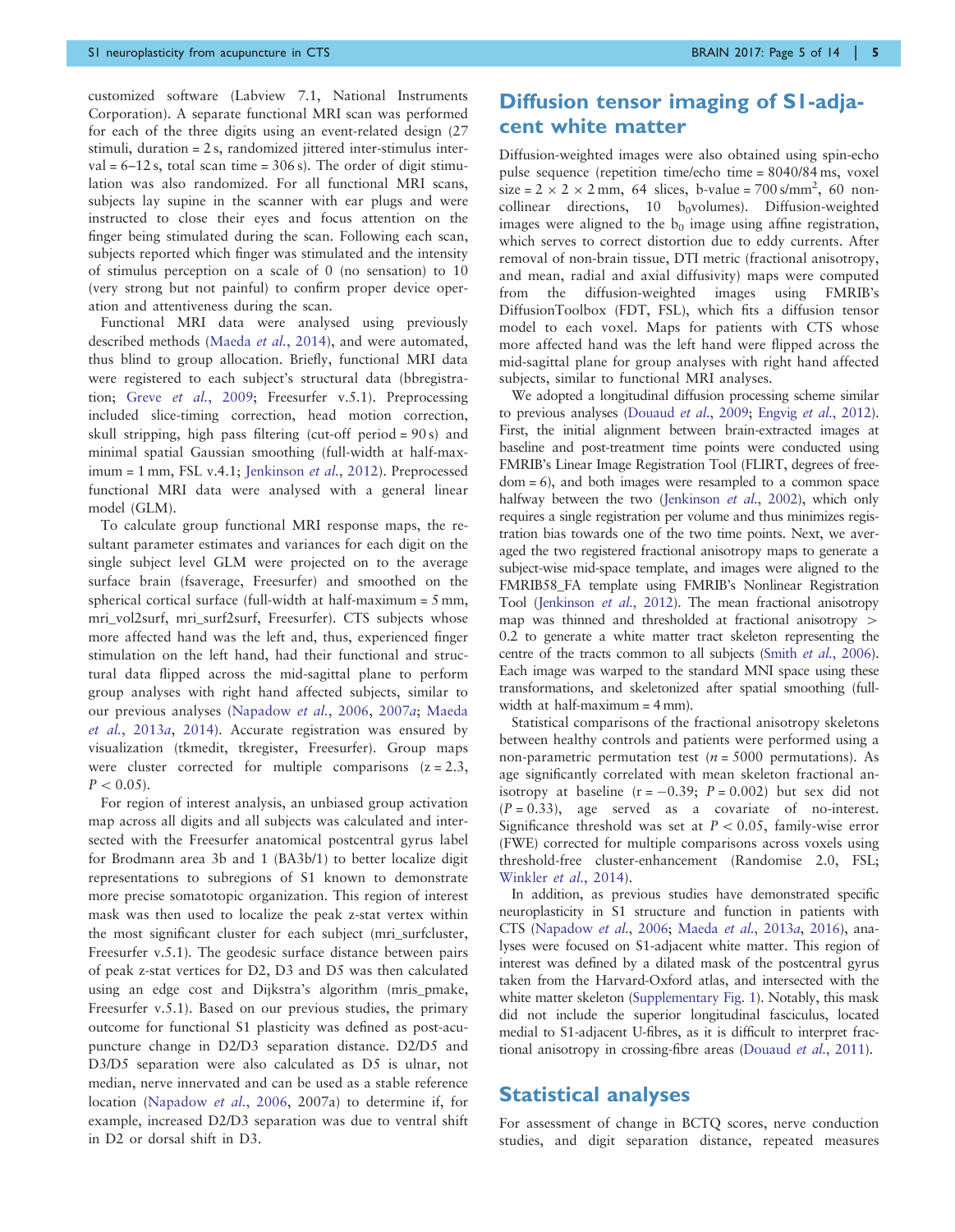ANOVA were performed (IBM SPSS version 20, Chicago, IL) and Greenhouse–Geisser corrected for sphericity (when appropriate). When the results for local and distal acupuncture groups did not differ (non-significant Group  $\times$  Time interaction), we combined data from these two groups to produce a single 'verum' acupuncture group, which was then compared with the sham acupuncture. Post hoc testing was two-tailed for verum versus sham contrasts, and single-tailed for follow-up individual group contrasts (e.g. local versus sham), when the verum versus sham contrast was significant or trending. While randomization was stratified by CTS severity (i.e. nerve conduction studies), other outcomes were not used to stratify randomization. As previous studies have found that % change scores, which effectively normalize difference scores by the baseline value, are less sensitive to baseline differences than absolute difference scores (Farrar et al.[, 2001](#page-12-0); [Jensen](#page-12-0) et al., [2003;](#page-12-0) [Hanley](#page-12-0) et al., 2006), the former were also used for BCTQ and functional MRI outcomes. Significance was set at alpha =  $0.05$ .

# **Results**

A total of 80 CTS subjects [65 female, age:  $49.3 \pm 8.6$ ] years, mean  $\pm$  standard deviation (SD)] were enrolled and 79 subjects with CTS were randomized into three acupuncture groups, local ( $n = 28$ , 22 female, age:  $48.5 \pm 10.1$ years), distal ( $n = 28$ , 22 female, age:  $49.9 \pm 8.4$  years), and sham  $(n = 23, 20$  female,  $50.6 \pm 7.8$  years). There was no significant difference in age or male/female distribution between groups  $[F(2,76) = 0.37, P = 0.69$ . Fisher's exact test,  $P = 0.72$ ]. Symptom duration (local =  $9.9 \pm 8.9$ ) years, distal =  $6.8 \pm 6.6$  years, sham =  $9.4 \pm 9.3$  years) also did not differ significantly between groups  $[F(2,76) = 1.12]$ ,  $P = 0.33$ ]. Due to scheduling difficulties, a total of 65 subjects with CTS completed their post-therapy MRI evaluation, and 56 subjects completed the BCTQ at 3-month follow-up ([Supplementary Fig. 2](http://brain.oxfordjournals.org/lookup/suppl/doi:10.1093/brain/awx015/-/DC1)). No significant differences were found between local, distal, or sham groups in subjects' perception of whether they received active acupuncture, at baseline (Fisher's exact test,  $n = 64$ ,  $P = 0.29$ ) or after the final acupuncture session (Fisher's exact test,  $n = 62$ ,  $P = 0.51$ , with ~85% of subjects across all groups reporting that they indeed thought they had received active acupuncture. To provide better context for DTI analyses, a cohort of 34 age- and sex-matched healthy control subjects (28 female, age =  $49.7 \pm 9.9$  years) were included for comparison with CTS subjects (baseline comparisons for clinical and functional MRI metrics were previously reported) ([Maeda](#page-12-0) et al., 2014).

### Boston Carpal Tunnel Syndrome **Ouestionnaire**

The primary clinical outcome for symptom assessment was the symptom severity scale for the BCTQ. As the BCTQ symptom severity scale correlated with age at baseline  $(n = 80, r = -0.22, P = 0.046)$  and differed by sex (female:  $n = 65$ ,  $2.8 \pm 0.7$ , mean  $\pm$  SD; male:  $n = 15$ ,  $2.3 \pm 0.5$ ,  $P = 0.02$ ), subsequent analyses used a repeated measures analysis of covariance ANCOVA (factors: Time, Group), controlling for age and sex. Furthermore, as there was no significant Group (local, distal acupuncture)  $\times$  Time (baseline, post-therapy, 3-month follow-up) interaction for the two verum acupuncture groups  $[F(1.9,65.4) = 1.82;$  $P = 0.17$ , the local and distal acupuncture groups were merged into a single verum group for subsequent analyses. A repeated measure ANCOVA then found a trending significance  $[F(2.0, 102.2) = 2.39; P = 0.098]$  for the Group (verum, sham)  $\times$  Time (baseline, post-therapy, 3-month follow-up) interaction. Post hoc testing demonstrated that both verum  $(-21.3 \pm 22.0\%$ , mean  $\pm$  SD,  $P < 0.001$ , onesample *t*-test) and sham  $(-22.7 \pm 22.6\%, P = 0.001)$  acupuncture significantly reduced the BCTQ symptom severity scale score immediately following therapy (Fig. 2 and [Table 1](#page-6-0)), and did not differ  $(P = 0.92)$  controlling for age and sex. Comparisons of baseline to 3-month follow-up showed significant per cent improvement was retained for verum  $(-25.1 \pm 20.8\%, P < 0.001)$  and only a trending improvement was retained for sham  $(-11.1 \pm 24.7\%)$ ,  $P = 0.08$ ) acupuncture, with a significant difference between the two groups at follow-up ( $P = 0.04$ ), controlling for age and sex. Within the verum acupuncture group, both local  $(-24.6 \pm 22.2\%, P < 0.001)$  and distal  $(-25.6 \pm 19.7\%,$  $P < 0.001$ ) acupuncture demonstrated a significant reduction of BCTQ symptom severity scale at the 3-month



Figure 2 BCTQ response to therapy. Symptom assessment with the BCTQ symptom severity scale (SSS) demonstrated reduced symptom severity following all three acupuncture treatments. Note that CTS verum combines results across both CTSlocal and CTS-distal study arms. Error bars represent standard error of the mean (SEM).  $***P < 0.001$ .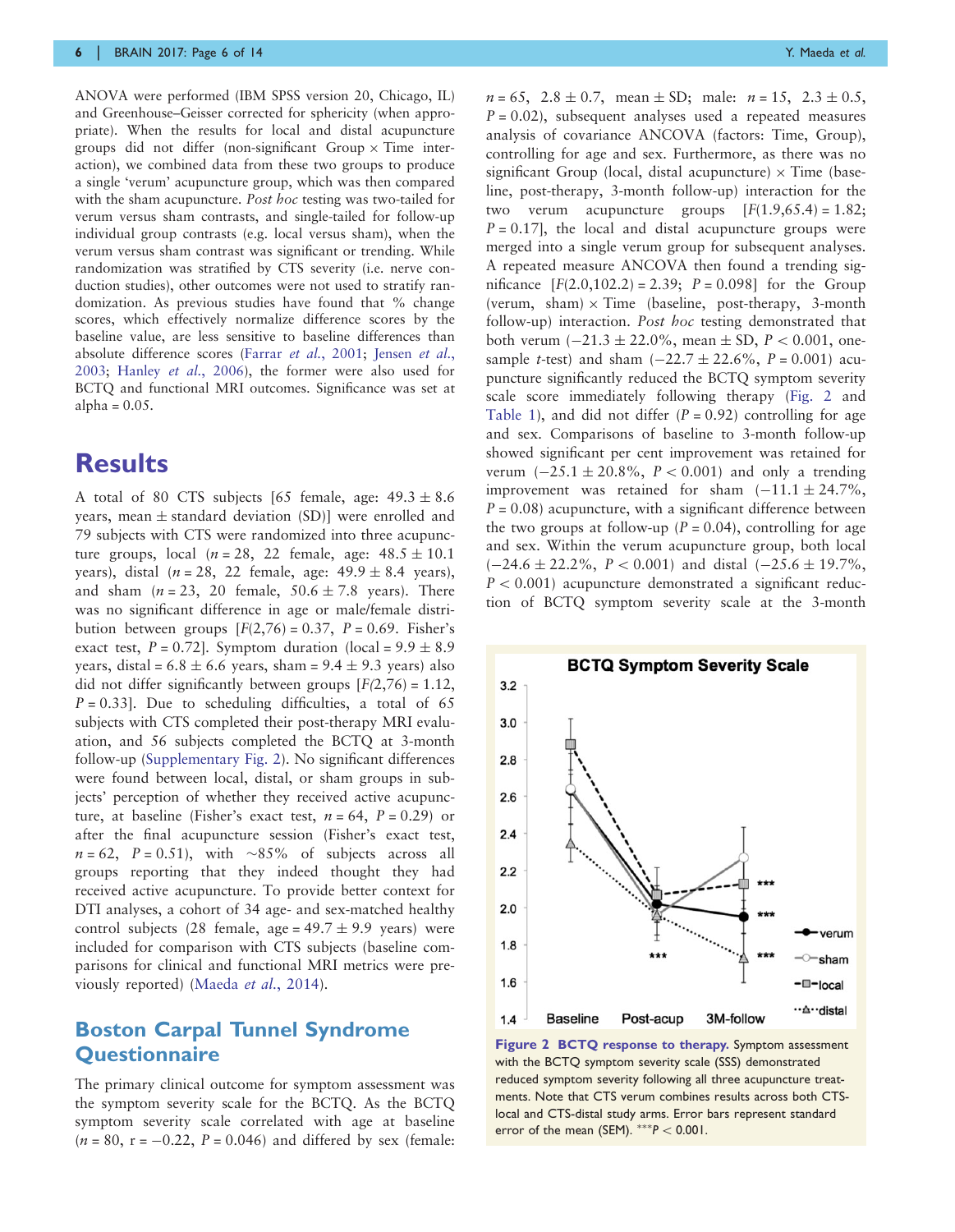<span id="page-6-0"></span>

| Table   Demographics and clinical assessments |  |
|-----------------------------------------------|--|
|-----------------------------------------------|--|

|                                                                    | Local acup       | Distal acup      | Sham acup        | <b>Verum</b><br>versus<br>sham<br>P-value | Local<br>versus<br>sham<br>P-value | <b>Distal</b><br>versus<br>sham<br>P-value |  |
|--------------------------------------------------------------------|------------------|------------------|------------------|-------------------------------------------|------------------------------------|--------------------------------------------|--|
| Age (years)                                                        | 48.5 $\pm$ 10.1  | $49.9 \pm 8.4$   | $50.6 + 7.8$     | 0.53                                      | 0.42                               | 0.77                                       |  |
| Symptom duration (years)                                           | $9.9 \pm 8.9$    | $6.8 \pm 6.6$    | $9.4 \pm 9.3$    | 0.60                                      | 0.86                               | 0.24                                       |  |
| Change in BCTQ (Post-Acup -<br><b>Baseline</b> )                   |                  |                  |                  |                                           |                                    |                                            |  |
| Symptom severity score (%)                                         | $-27.0 \pm 22.9$ | $-14.7 + 19.6$   | $-22.7 + 22.6$   | 0.92                                      | 0.26                               | 0.26                                       |  |
| Function status score (%)                                          | $-26.2 \pm 19.1$ | $-6.8 \pm 37.6$  | $-18.2 \pm 33.6$ | 0.93                                      | 0.23                               | 0.22                                       |  |
| Change in BCTQ $(3M - Baseline)$                                   |                  |                  |                  |                                           |                                    |                                            |  |
| Symptom severity score (%)                                         | $-24.6 \pm 22.2$ | $-25.6 \pm 19.7$ | $-11.1 \pm 24.7$ | 0.04                                      | 0.04                               | 0.04                                       |  |
| Function status score (%)                                          | $-16.8 \pm 32.4$ | $-17.4 \pm 18.1$ | $-2.3 \pm 33.7$  | 0.12                                      | 0.18                               | 0.25                                       |  |
| Change in median nerve conduction latency (Post-Acup - Baseline)   |                  |                  |                  |                                           |                                    |                                            |  |
| Median sensory latency (ms)                                        | $-0.16 \pm 0.42$ | $-0.17 \pm 0.35$ | $0.12 \pm 0.51$  | 0.02                                      | 0.03                               | 0.02                                       |  |
| Change in SI cortical separation distance (Post-Acup $-$ Baseline) |                  |                  |                  |                                           |                                    |                                            |  |
| $D2/D3$ (mm)                                                       | $2.3 + 2.3$      | $1.3 \pm 3.9$    | $-0.1 + 3.2$     | 0.1                                       | 0.02                               | 0.18                                       |  |
| $D3/D5$ (mm)                                                       | $0.8 \pm 5.3$    | $-0.1 \pm 3.4$   | $-0.6 \pm 2.6$   | 0.48                                      | 0.40                               | 0.69                                       |  |
| $D2/D5$ (mm)                                                       | $2.5 \pm 4.0$    | $1.3 \pm 4.9$    | $-0.1 \pm 3.0$   | 0.15                                      | 0.07                               | 0.37                                       |  |
|                                                                    |                  |                  |                  |                                           |                                    |                                            |  |

Data are shown as mean  $\pm$  SD. Verum denotes combined local and distal acupuncture groups if local does not statistically differ from distal. Values in bold denote significance at  $P<0.05$ ; values in italics denote trending significance, which may help guide the design of future research.

follow-up. Results from the BCTQ functional scale are provided in Table 1.

#### Nerve conduction studies

The primary clinical outcome for nerve conduction studies was median sensory nerve conduction latency, which did not differ by sex, nor was correlated with age. Data from two subjects were unusable due to missing values. A  $2 \times 2$ repeated measures ANOVA found no significant Group (local, distal acupuncture)  $\times$  Time (baseline, post-therapy) interaction for the verum acupuncture groups  $[F(1,40)]$  $= 0.01$ ,  $P = 0.95$ ], and thus the local and distal acupuncture groups were merged into a single verum group for subsequent analyses. A repeated measures ANOVA for verum and sham acupuncture demonstrated a significant Group (verum, sham acupuncture)  $\times$  Time (baseline, post-therapy) interaction  $[F(1,61) = 6.25, P = 0.02]$ . Post hoc testing found a significant difference for change in latencies between verum and sham acupuncture (unpaired *t*-test,  $P = 0.02$ ; Fig. 3 and Table 1). Furthermore, a significant reduction for median sensory nerve latency was found following verum acupuncture  $(-0.16 \pm 0.38 \text{ ms})$ , mean  $\pm$  SD,  $P = 0.01$ , *t*-test compared to nil), while sham acupuncture did not significantly change conduction latency  $(0.12 \pm$  $0.51$  ms,  $P = 0.28$ ). Based on these results, we further evaluated if either verum acupuncture group individually demonstrated reduced median sensory nerve conduction latency, and found that both local and distal acupuncture reduced latency compared to sham acupuncture  $(P = 0.03$  and  $P = 0.02$ , respectively; single-tailed unpaired t-test) and compared to nil (local:  $-0.16 \pm 0.42$  ms,  $P = 0.048$ , single tailed t-test; distal:  $-0.17 \pm 0.35$  ms,  $P = 0.02$ , single tailed t-test). Reduced median sensory nerve latency following verum acupuncture therapy showed a trending correlation  $(r = 0.26,$ 



Figure 3 NCS and S1 somatotopy response to therapy. (A) Nerve conduction studies of the median sensory nerve demonstrated significant improvement in conduction latency following verum but not sham acupuncture. (B) Separation distance of cortical representations in the primary somatosensory cortex for affected digits 2 and 3, as assessed by functional MRI, demonstrated significant increase following verum, but not sham, acupuncture. Note that CTS verum combines results across both CTS-local and  $CTS$ -distal study arms. Error bars represent SEM.  $^{*}P < 0.05$ ;  $*$  $P$  < 0.01.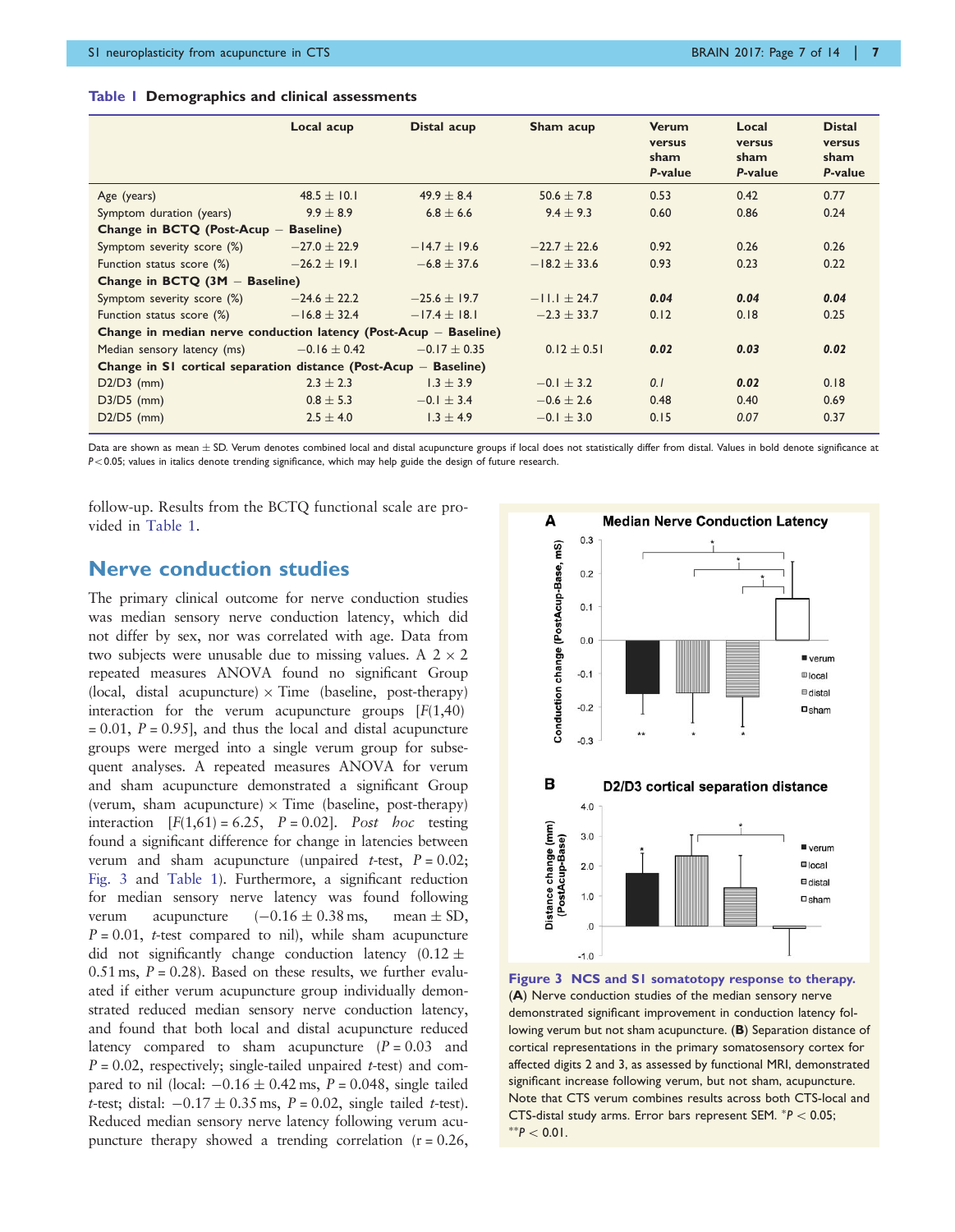$P = 0.09$ ) with % change in BCTO symptom score. A significant correlation ( $r = 0.37$ ,  $P = 0.03$ ) between reduced latency following verum acupuncture and BCTQ symptom score at 3-month follow-up was also noted.

### Somatosensory cortical mapping with functional MRI

For each subject, the peak vertex for the most significant cluster in S1 was extracted for each digit and cortical separation distance for each digit pair was calculated, with D2/ D3 separation serving as primary outcome based on past research ([Napadow](#page-13-0) et al., 2006, [2007](#page-13-0)a; [Dhond](#page-12-0) et al., [2012](#page-12-0); [Maeda](#page-12-0) et al., 2014). Due to subject drop-out and technical limitations (e.g. head motion  $> 3$  mm, scanner artefacts, etc.), for either the baseline and/or post-therapy MRI evaluations of the two digits, change in D2/D3 separation distance was calculated for 36 subjects (local:  $n = 11$ , distal:  $n = 13$ , sham:  $n = 12$ ). A  $2 \times 2$  repeated measures ANOVA found no significant Group (local, distal acupuncture)  $\times$  Time (baseline, post-therapy) interaction for verum acupuncture groups  $[F(1,22) = 0.64, P = 0.43]$ , and thus local and distal acupuncture groups were combined into a single verum group for subsequent analyses. A repeated measures ANOVA demonstrated a significant Group (verum, sham acupuncture) main effect  $[F(1,34) = 7.30, P = 0.01]$ , but no Time (baseline, post-therapy) main effect  $[F(1,34) = 2.19, P = 0.15]$ , nor Group  $\times$  Time interaction  $[F(1,34) = 2.64, P = 0.11]$ . Post hoc analysis found trending significance for greater increase in D2/D3 separation distance for verum (post-acupuncture baseline =  $1.8 \pm 3.2$  mm, mean  $\pm$  SD), compared to sham  $(-0.1 \pm 3.2 \text{ mm})$  acupuncture (unpaired t-test,  $P = 0.10$ , and a significant group difference using % change scores (Mann-Whitney U-test,  $P = 0.04$ ), which were non-normally distributed (Shapiro-Wilk test). Furthermore, D2/D3 separation distance  $(P = 0.014$ , onesample *t*-test) and % change  $(P = 0.004$ , Wilcoxon Signed Rank test) were significantly increased for verum, but not sham  $(P = 0.93; % change: P = 0.94)$  acupuncture. Based on these results, we also evaluated if either verum acupuncture group individually demonstrated increased D2/D3 separation distance compared to sham acupuncture, and found that local  $(2.3 \pm 2.3 \text{ mm}, P = 0.02,$  one-sample t-test; % change:  $P = 0.02$ , Wilcoxon), but not distal  $(1.3 \pm 3.9 \text{ mm}, P = 0.18; \%$  change:  $P = 0.21$ ) acupuncture, increased D2/D3 separation ([Fig. 3](#page-6-0) and [Table 1\)](#page-6-0).

Exploratory analyses also evaluated D2/D5 ( $n = 39$ , local:  $n = 12$ , distal:  $n = 14$ , sham:  $n = 13$ ) and D3/D5 ( $n = 40$ , local:  $n = 14$ , distal:  $n = 13$ , sham:  $n = 13$ ) S1 separation distance, and found that verum acupuncture also increased D2/D5 distance  $(1.8 \pm 4.5 \text{ mm})$ , mean  $\pm$  SD, P = 0.047, onesample *t*-test; % change:  $P = 0.02$ ) but not D3/D5 distance  $(0.4 \pm 4.4, P = 0.68; % change: P = 0.29)$ , while sham did not change either metric (D2/D5:  $-0.1 \pm 3.0$ , P = 0.88, %



Figure 4 S1 somatotopy response predicts clinical response. Change in S1 cortical separation distance for affected digits 2 and 3 immediately following verum acupuncture was negatively correlated with change in symptom severity assessed by BCTQ at 3-month follow-up, demonstrating capacity of S1 neuroplasticity metrics to predict long-term clinical outcomes following acupuncture therapy for CTS.

change:  $P = 0.92$ ; D3/D5:  $-0.6 \pm 2.6$ ,  $P = 0.42$ , % change:  $P = 0.35$ ).

We then investigated whether changes in D2/D3 separation distance following verum acupuncture were associated with post-therapy or 3-month follow-up CTS clinical outcomes. We found that change in D2/D3 separation distance was negatively correlated with % change in BCTQ symptom score at 3-month follow-up  $(r = -0.48,$  $P = 0.03$ , Fig. 4). This association also existed for % change in D2/D3 separation (Spearman rho  $= -0.51$ ,  $P = 0.02$ ). Change in D2/D3 separation (r = 0.10,  $P = 0.65$ ; or % change, rho = 0.13,  $P = 0.58$ ) was not associated with % change in BCTQ symptom score immediately after therapy.

# Assessment of S1-adjacent white matter microstructure with diffusion tensor imaging

To better understand the mechanisms by which different forms of acupuncture improve CTS clinical outcomes, we also evaluated white matter microstructure adjacent to S1 using a masked-skeleton analysis. First, we found that compared to healthy adults, CTS patients demonstrate increased fractional anisotropy within four distinct clusters along the white matter skeleton adjacent to: (i) S1-hand area contralesional to the more affected CTS hand  $[x = -34.2, y = -27.8, z = 44.5;$  FWE corrected  $P < 0.05$ , threshold-free cluster enhancement (TFCE)]; (ii) S1-hand area ipsilesional to the more affected hand  $(x = 40.0,$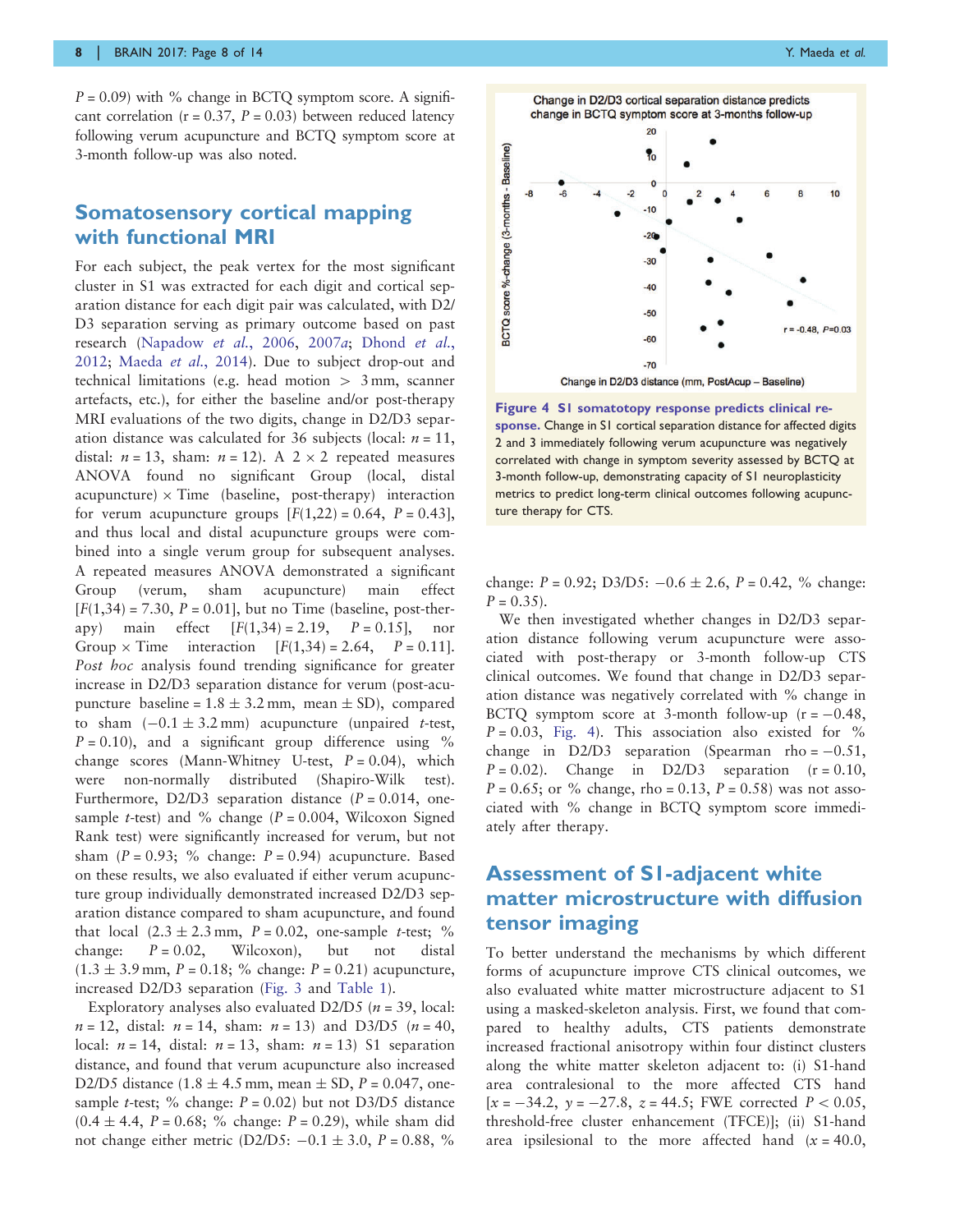

CTS>HC CTS<HC **PFWE 0.10** 

 $0.01$ 

Figure 5 S1-adjacent white matter microstructure differs between CTS and healthy control subjects. DTI analyses of white matter adjacent to S1 showed increased fractional anisotropy (FA) and correspondingly reduced radial diffusivity (RD) in both contralesional and ipsilesional hand areas, and ipsilesional leg area, for CTS compared to healthy controls (HC).

 $y = -22.0$ ,  $z = 45.7$ ; (iii) S1-leg area ipsilesional to the more affected hand  $(x = 11.8, y = -38.2, z = 60.9)$ ; and (iv) S1-face area contralesional to the more affected hand  $(x = -49.5, y = -16.7, z = 35.7)$  (Fig. 5). The S1 masked skeleton analysis also found that compared to healthy adults, CTS patients demonstrated reduced radial diffusivity in a similar S1 ipsilesional hand and leg area (FWE corrected  $P < 0.05$ , TFCE). There was also a trend (FWE corrected  $P < 0.08$ , TFCE) for reduced radial diffusivity in an S1-hand area contralesional to the more affected CTS hand (similar in location to the region with increased fractional anisotropy, above). No significant group differences for mean or axial diffusivity were noted.

We thereafter assessed fractional anisotropy and radial diffusivity changes following therapy. As age significantly correlated with mean fractional anisotropy and radial diffusivity in the skeleton at baseline  $(r = -0.39; P = 0.002;$  $r = 0.44$ ,  $P < 0.001$ , respectively) but sex did not  $(P = 0.33, P = 0.68, respectively)$ , subsequent analyses used a repeated measures ANCOVA (factors Cluster, Time and Group), controlling for age. For fractional anisotropy, there was no significant Cluster (four S1 areas)  $\times$  Group (verum, sham acupuncture)  $\times$  Time (baseline, post-therapy) interaction  $[F(2.6, 142.9) = 1.17; P = 0.32]$  nor Group  $\times$  Time interaction  $[F(1,55) = 1.67; P = 0.20]$ . For radial diffusivity there was also no significant Cluster  $\times$  Group  $\times$  Time interaction  $[F(2.7, 148.1) = 1.73; P = 0.17]$  nor Group  $\times$  Time interaction  $[F(1,55) = 0.11; P = 0.74]$ . We then investigated if interindividual differences in fractional anisotropy changes following therapy were associated with improvements in median sensory nerve conduction latency [\(Fig. 6](#page-9-0)). For the contralesional S1-hand area cluster, we found a

significant correlation between fractional anisotropy and median sensory nerve latency changes  $(r = 0.37, P = 0.03)$ after verum acupuncture. Fractional anisotropy change after sham acupuncture showed no correlation with latency change ( $r = 0.26$ ,  $P = 0.28$ ). Interestingly, for the ipsilesional hand area cluster, we found a significant correlation between changes in fractional anisotropy and median sensory nerve latency changes  $(r = 0.46, P = 0.04)$  after local, but not after distal  $(r = 0.05, P = 0.87)$  or sham  $(r = -0.01,$  $P = 0.96$ ) acupuncture. In contrast, for the ipsilesional leg area cluster, we found a significant correlation between changes in fractional anisotropy and median sensory nerve latency changes  $(r = 0.56, P = 0.03)$  only after distal, and not local  $(r = 0.09, P = 0.72)$  or sham  $(r = 0.33, P = 0.16)$  acupuncture. For the S1-face area cluster, there were no significant correlations for any therapy group. Additionally, no significant correlations for changes in radial diffusivity were noted.

# **Discussion**

Our randomized controlled neuroimaging trial evaluated S1 neuroplasticity supporting acupuncture mechanisms for CTS. We found that while both verum and sham acupuncture reduced CTS symptoms, verum was superior to sham in producing improvements in neurophysiological outcomes, both local to the wrist (i.e. median sensory nerve conduction latency) and central (i.e. D2/D3 S1 cortical separation distance in the brain). In fact, while both D2/D3 and D2/D5 were increased by verum acupuncture, D3/D5 was not, suggesting that D2 shifted ventrally along S1, away from both D3 and D5. Furthermore, greater improvement in D2/D3 separation following verum acupuncture predicted sustained improvement in symptom severity at 3-month follow-up, thus linking improvements in S1 somatotopy with long-term clinical outcomes. Interestingly, verum acupuncture at distal sites on the lower leg contralesional to the more affected hand also reduced symptoms and was superior to sham acupuncture in improving median nerve conduction latency. DTI of S1-adjacent white matter found increased fractional anisotropy and reduced radial diffusivity in CTS near bilateral hand areas and ipsilesional leg area compared to healthy control subjects. Longitudinal results demonstrated that improvement in median nerve latency was associated with reduced fractional anisotropy near (i) contralesional S1-hand area following verum, but not sham, acupuncture; (ii) ipsilesional S1-hand area following local, but not distal or sham, acupuncture; and (iii) ipsilesional S1-leg area following distal, but not local or sham, acupuncture. As these S1 subregions are distinctly targeted by local versus distal acupuncture electrostimulation, acupuncture at local versus distal sites may improve median nerve function at the wrist by somatotopically distinct S1-mediated neuroplasticity following therapy.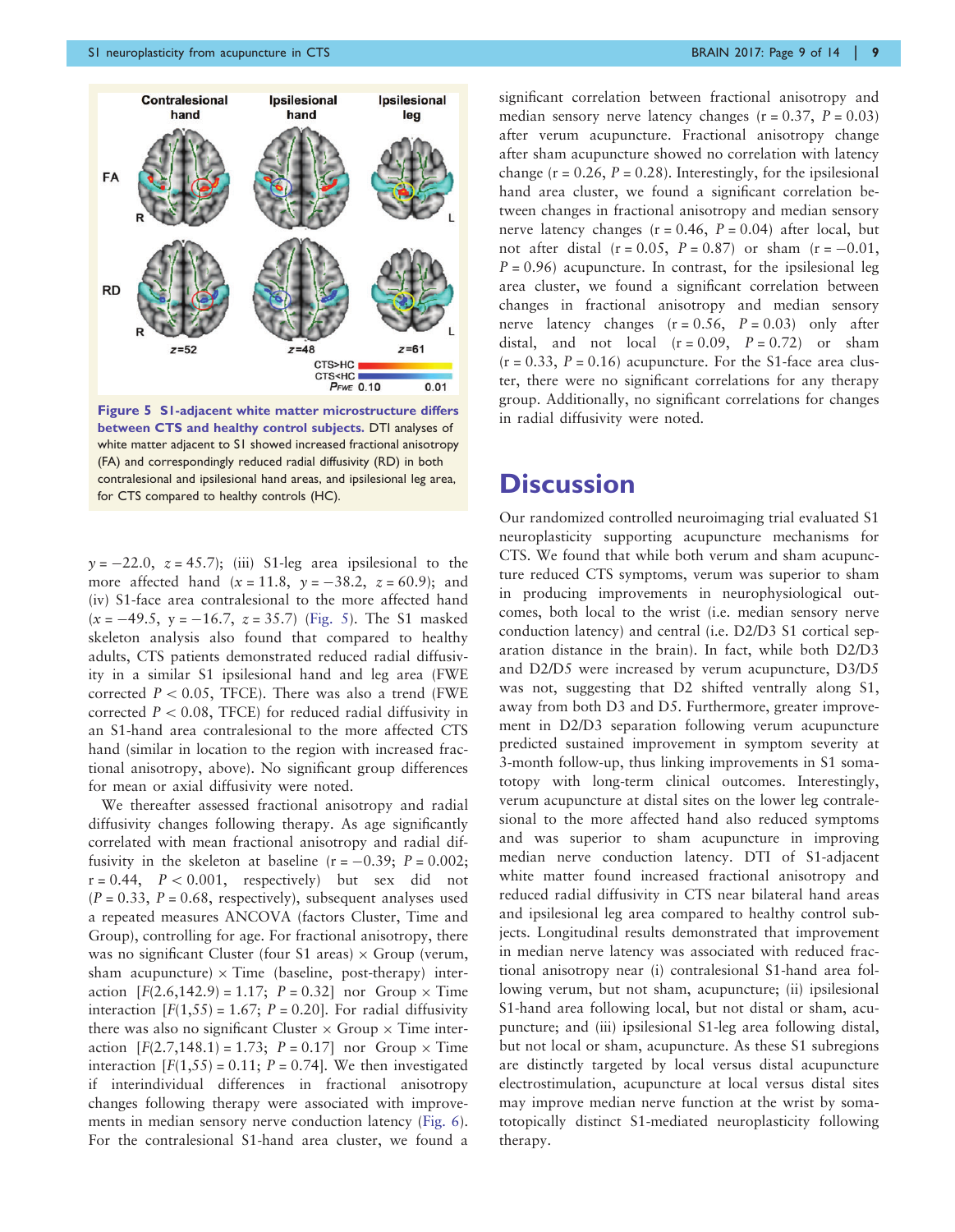<span id="page-9-0"></span>

Figure 6 Post-therapy improvement in nerve conduction studies is associated with somatotopically-specific post-therapy improvements in white matter microstructure. Longitudinal DTI analyses demonstrated somatotopic specificity for improvements following acupuncture therapy at distinct body sites (i.e. local versus distal acupuncture therapy arms). Specifically, reduction in median nerve latency was associated with decreased fractional anisotropy (FA) near (i) contralesional hand area following verum, but not sham, acupuncture; (ii) ipsilesional hand area following local, but not distal or sham, acupuncture; and (iii) ipsilesional leg area following distal, but not local or sham, acupuncture.

Following up on our pilot acupuncture neuroimaging study for CTS ([Napadow](#page-13-0) et al., 2007b), this study is the first sham controlled neuroimaging acupuncture study for CTS. Other acupuncture clinical trials for CTS (Yao [et al.](#page-13-0), [2012](#page-13-0)), similar to our study, found no difference between verum and sham acupuncture for symptom reduction—a subjective/psychological outcome. However, our results demonstrate that objective/physiological outcomes (both at the wrist and in the brain) do show specific improvement for verum acupuncture. Controversy persists as to whether or not acupuncture differs from placebo. Sham acupuncture, which certainly imparts afference via cutaneous receptors and subsequent brain response (Huang et al.[, 2012](#page-12-0)) may, as a sham device coupled with specific ritual, produce a stronger placebo effect than a placebo-drug pill, for instance (Linde et al.[, 2010](#page-12-0)). In fact, our results may be analogous to a sham-controlled study of albuterol inhaler for asthma, which demonstrated that while sham acupuncture and placebo inhaler was as effective as an albuterol inhaler in terms of symptom reduction, objective physiological outcomes (i.e. spirometry to assess forced expiratory volume) did demonstrate significant improvement for albuterol [\(Wechsler](#page-13-0) et al., 2011); the authors suggested that patient self-report of symptom severity may be less reliable from a clinical management standpoint compared to objective physiological outcomes. Chronic pain disorders similarly lack established biomarkers or objective outcomes [\(Tracey, 2011\)](#page-13-0). However, for CTS, a neuropathic pain disorder, local peripheral nerve outcomes are well established and candidate S1-based outcomes have also been described. Our results suggest that such outcomes may be less susceptible to sham acupuncture, which may instead modulate known placebo circuitry (e.g. prefrontal cortex, ventral stri-atum etc.) (Wager et al.[, 2015\)](#page-13-0). In turn, median nerve conduction and S1 neuroplasticity may be more sensitive to

electro-acupuncture interventions that do provide more prolonged (compared to sham acupuncture) and regulated afference to the brain.

Interestingly, while local and distal acupuncture therapy did not differ in post-treatment change in median nerve conduction latency (and both showed improvements relative to sham acupuncture), the mechanisms supporting these improvements may be associated with distinct, somatotopically-mediated plasticity in S1-adjacent white matter [\(Fig. 7\)](#page-10-0). Specifically, for CTS patients treated with local acupuncture, improvements in median nerve latency were associated with reduction of fractional anisotropy, a DTI measure of white matter integrity, near ipsilesional S1-hand area. In contrast, for CTS patients treated with distal acupuncture, improvements in median nerve latency were instead associated with reduction of fractional anisotropy near ipsilesional S1-leg area. A baseline comparison found that CTS patients showed increased fractional anisotropy in these S1-adjacent areas compared to healthy control subjects, with concomitantly decreased radial diffusivity in the same areas, suggesting that increased diffusion anisotropy was due to reduced diffusion perpendicular to principle white matter fibre direction. While the interpretation of such changes is not well understood, it may be compensatory, e.g. increased myelination ([Beaulieu, 2002](#page-12-0)) as a form of maladaptive neuroplastic response to CTS-associated afference. Neuronal activity can regulate myelination in the brain ([Baraban](#page-12-0) et al., 2016), and reduced radial diffusivity and increased fractional anisotropy is consistent with increased myelination, with the latter noted in human and animal models of learning ([Blumenfeld-Katzir](#page-12-0) et al., 2011; [Zatorre](#page-13-0) et al., 2012). Thus, fractional anisotropy reductions (e.g. in S1-adjacent white matter for CTS) may be beneficial, and have been noted following sensorimotor training in musicians, ballet dancers, and car racing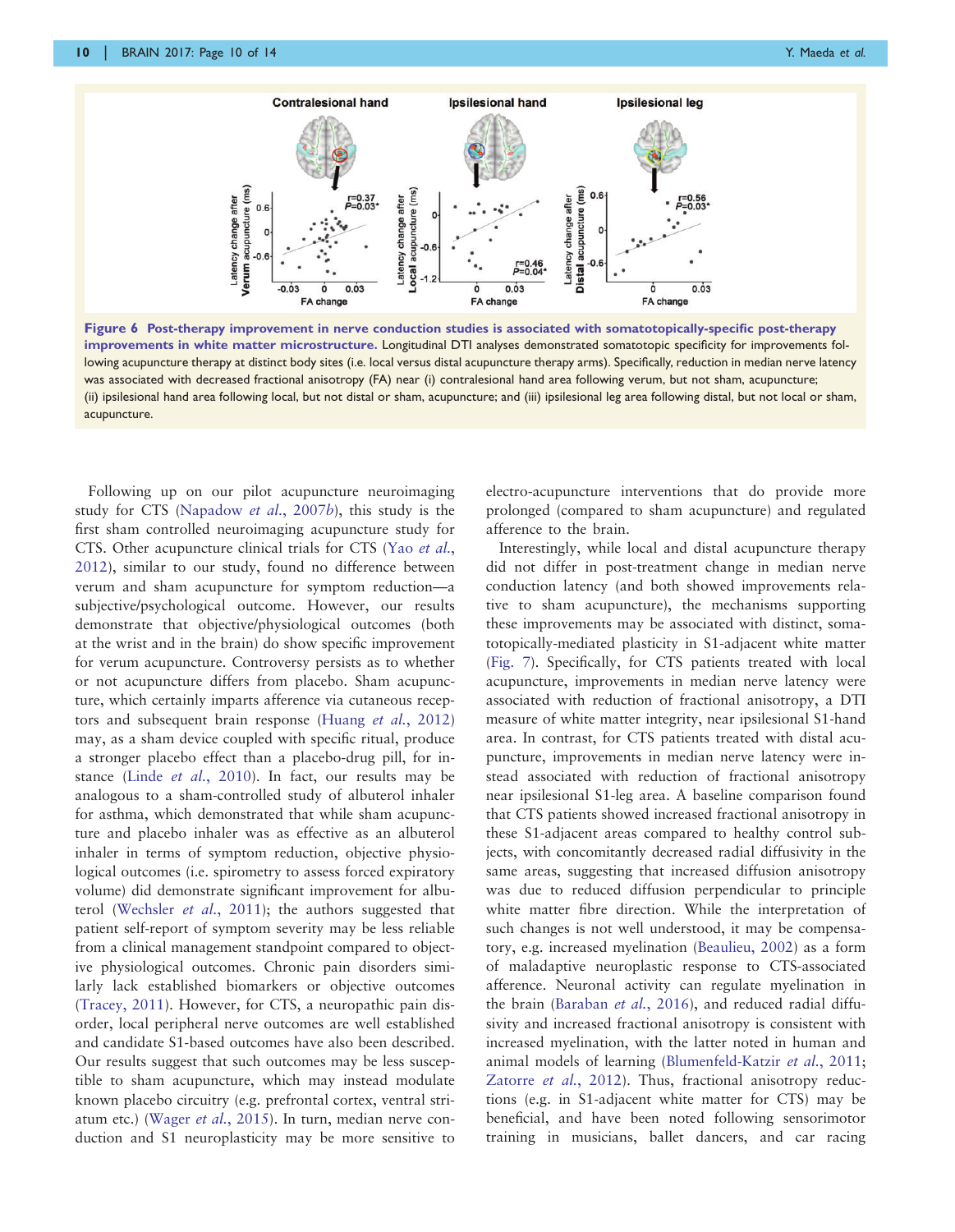<span id="page-10-0"></span>

Figure 7 Schematic summarizing CTS response to acupuncture therapy. (A) While distal acupuncture at the leg can modulate median nerve function via indirect S1 interhemispheric neuroregulatory pathways, local acupuncture can modulate median nerve function at the wrist via both indirect (e.g. S1 influences on the central autonomic control of local vasa nervorum) and direct pathways (e.g. direct axon reflex mediated control of local vasa nervorum). (B) Our results demonstrate that electro-acupuncture can produce improvement in symptoms, median nerve function, and S1 neuroplasticity, with objective changes following therapy (median nerve function, functional S1 neuroplasticity) directly predicting long-term symptom improvement.

gamers (Imfeld et al.[, 2009;](#page-12-0) [Hanggi](#page-12-0) et al., 2010; [Hofstetter](#page-12-0) et al.[, 2013\)](#page-12-0). In our study, improvements in median nerve latency following acupuncture were indeed associated with reduced fractional anisotropy in S1-adjacent white matter. While speculative, repetitive electrical stimulation in verum acupuncture may reduce white matter myelination, though other mechanisms may also play a role (e.g. axonal membrane, glial morphometry changes) to reduce fractional anisotropy and increase radial diffusivity in conjunction with beneficial changes in peripheral median nerve function ([Beaulieu, 2002](#page-12-0)).

Our previous functional MRI results showed that while ipsilesional S1-hand area is deactivated by local acupuncture, ipsilesional S1-leg area is activated by distal acupuncture [\(Maeda](#page-13-0) et al., 2013b). Thus, clinically-relevant fractional anisotropy changes for both local and distal acupuncture were not diffusely distributed throughout S1-adjacent white matter, but were instead localized to areas adjacent to S1 subregions specifically targeted by wrist versus leg acupuncture. Notably, a combined sample of local and distal acupuncture treated CTS patients showed that improvement in median nerve latency was associated with reduction of fractional anisotropy near contralesional S1-hand area following therapy. Hence, fractional anisotropy reduction in this contralesional region likely plays a role in the common pathway for both groups in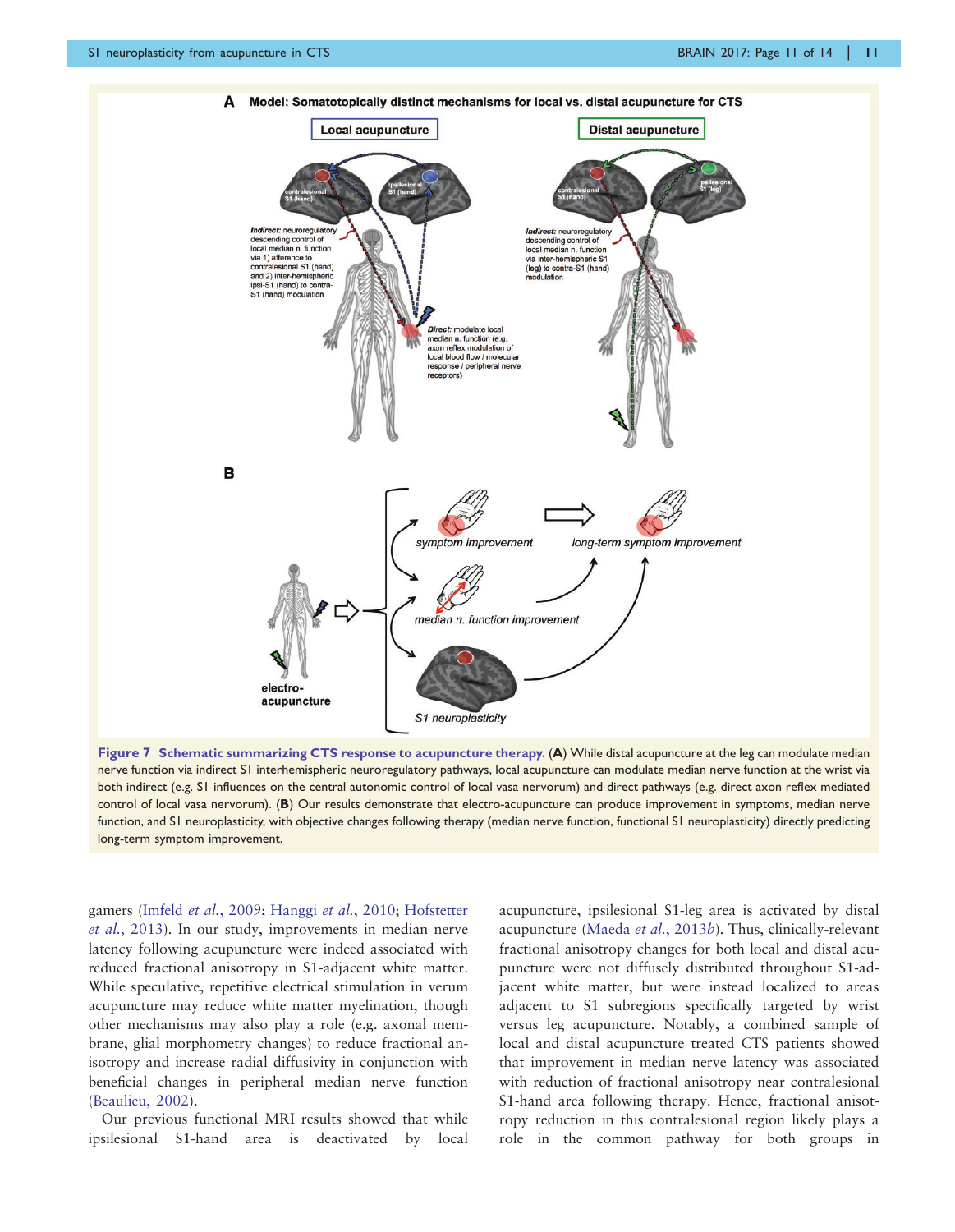neuroregulatory control of peripheral nerve function in CTS [\(Fig. 7](#page-10-0)). Notably, while the associations between fractional anisotropy change and changes in median nerve latency were provocative, we did not find group-level improvements (i.e. reduction) in fractional anisotropy following acupuncture for any group. The lack of fractional anisotropy reduction on a group level may have been due to a longer duration of time required for structural, in this case white matter, plasticity. Hence, correlations between median nerve latency improvements and fractional anisotropy reduction may have been driven by a subset of highly responsive patients with faster changes in white matter microstructure. Furthermore, while local acupuncture increased cortical representation D2/D3 separation distance in contralesional S1-hand area, distal acupuncture did not, suggesting that functional cortical re-mapping is downstream of peripheral nerve changes, as both local and distal acupuncture improved nerve conduction study outcomes, and that, similar to above, a longer duration of time is also required for functional plasticity following peripheral nerve improvements. Future longitudinal studies should sample imaging outcomes at a greater number of time points and determine the temporal order of peripheral versus central changes following acupuncture therapy.

While the mechanism by which brain-based plasticity might influence median nerve function in CTS is unknown, possibilities include central autonomic control of the vascular tone for arterioles feeding the vasa nervorum of the median nerve, as intraneural blood flow is known to be controlled by sympathetic innervation [\(Lundborg, 1988\)](#page-12-0). In fact, a recent neuroimaging meta-analysis noted S1 as part of a network of brain regions regulating autonomic, particularly sympathetic, outflow [\(Beissner](#page-12-0) et al., 2013). In addition, our recent study in patients with chronic pain found that pain-evoked increase in S1 connectivity to the anterior/middle insula cortex was associated with reduced cardiovagal modulation (Kim [et al.](#page-12-0), [2015](#page-12-0)). These studies link S1 with central control of autonomic tone and future studies should explore if, for example, S1-insula connectivity is also associated with both autonomic (e.g. sympathetic) and median nerve conduction response to acupuncture in CTS patients. Another mechanism by which acupuncture, particularly local acupuncture, modulates median nerve vasa nervorum blood flow may be via antidromic vasodilation following stimulation of spinal dorsal roots–an effect mediated by calcitonin gene-related peptide (Sato et al.[, 1994](#page-13-0), [2000\)](#page-13-0). Ultrasound studies have explored median nerve hypervascularity [\(Ghasemi-Esfe](#page-12-0) et al., 2011; Ooi et al.[, 2014](#page-13-0)), a compensatory response to ischaemia within the tunnel, and future studies should link median nerve vascularity with neuroplasticity response to acupuncture therapy.

We also found that CTS symptom reduction persists 3 months after cessation of verum acupuncture therapy. These improvements are in-line with previous clinical trials of acupuncture for CTS (Yang et al.[, 2011\)](#page-13-0), which reported lasting improvements for both symptoms and

nerve conduction latencies, and suggests that brain neuroplasticity following therapy can also be sustained. Interestingly, we found that cortical D2/D3 separation increase following verum acupuncture predicted sustained reduction in symptom severity at 3-month follow-up, thus linking improvements in S1 somatotopy with prediction of long-term clinical outcomes. The fact that symptom severity reduction immediately after verum acupuncture did not correlate with D2/D3 separation improvements suggests a more gradual mechanism by which S1 cortical plasticity steadily affects plasticity in other brain regions that play an important role in determining symptom severity ratings, such as prefrontal cognitive and limbic affective brain regions. Alternatively, S1 plasticity may require time to affect median nerve function, potentially by the central autonomic control pathways noted above, and future studies should also assess long-term changes in median nerve conduction latencies to better understand the interrelatedness of plasticity in the central and peripheral nervous system with patient reported symptom outcomes.

Limitations to our study should be noted. Due to the duration of therapy and human subjects research ethics board stipulations, subjects were un-blinded as to treatment group following post-therapy MRI scan session, potentially confounding our finding of worsening symptom severity for sham acupuncture at 3-month follow-up. Therefore, links to long-term clinical outcomes were restricted to the verum group only. Reduced symptom severity following verum acupuncture was found to be maintained 3-months following therapy, consistent with prior clinical trials (Yang *et al.*[, 2011\)](#page-13-0), and our data demonstrated that such long-term relief may depend on successful reversal of maladaptive plasticity in S1, i.e. D2/D3 separation distance (an objective measure). Thus, un-blinding post-therapy may not have confounded the verum as much as sham acupuncture arm. In addition, we did not correct for multiple regions of interest in our analyses linking nerve conduction study changes with longitudinal changes in DTI metrics. However, these regions of interest were localized in white matter adjacent to distinct somatotopically-defined subregions of S1. Thus, we made regionally-bounded hypotheses for these comparisons as regions of interest were differentially targeted by different acupuncture intervention groups, allowing for a region of interest-specific hypothesis for each group.

In conclusion, while both verum and sham acupuncture reduced CTS symptoms, verum acupuncture was superior to sham in producing improvements in both peripheral and brain neurophysiological outcomes. Furthermore, improvement in functional S1 plasticity immediately following acupuncture predicted long-term symptom relief. Interestingly, DTI analysis of white matter microstructure found that acupuncture at local versus distal acupuncture sites may improve median nerve function at the wrist by somatotopically distinct S1-mediated neuroplasticity following therapy. Our study suggests that acupuncture may improve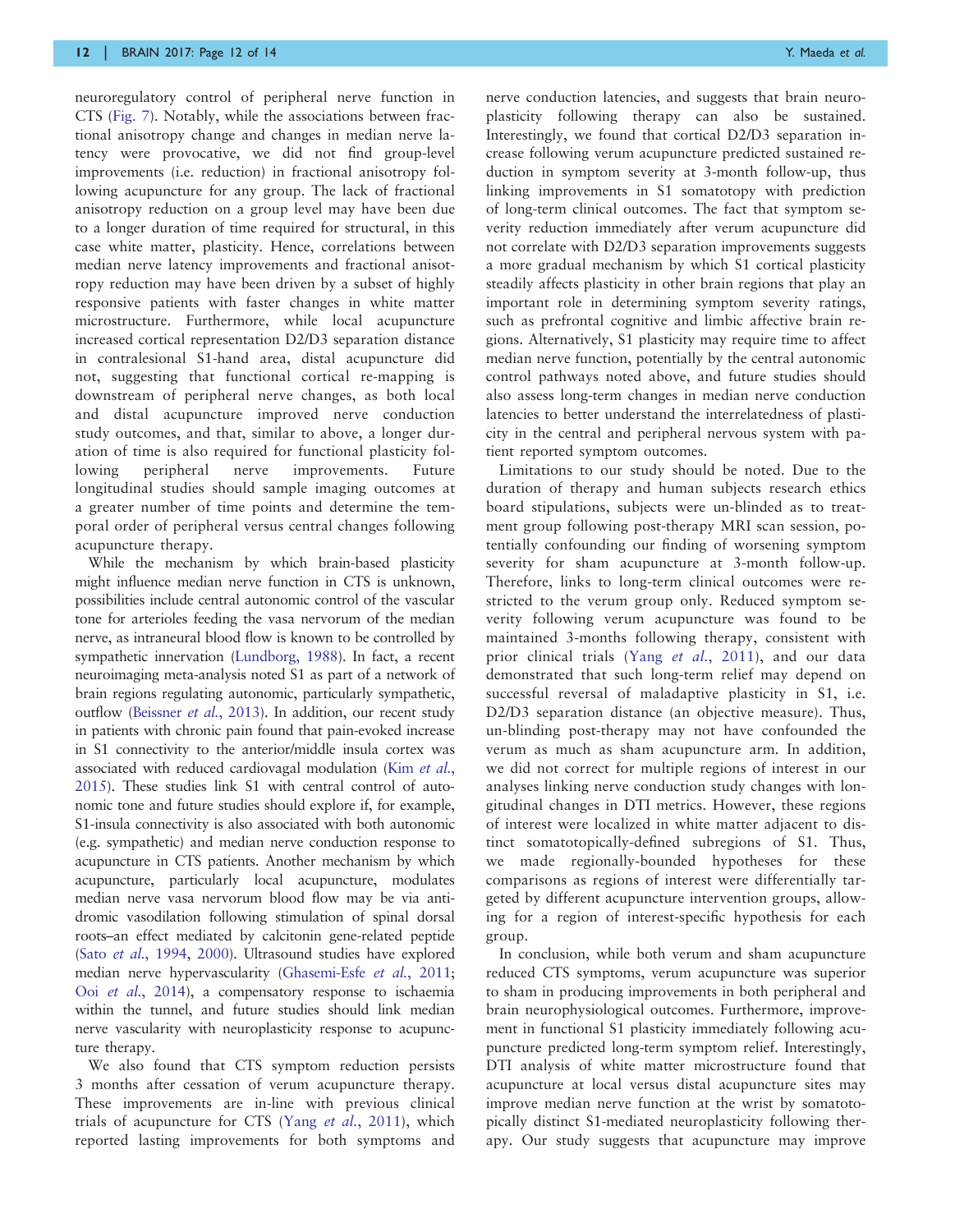<span id="page-12-0"></span>CTS pathophysiology by both local and brain-based mechanisms involving S1 neuroplasticity.

# Funding

This research was supported by the National Center for Complementary and Integrative Health (NCCIH), U.S. National Institutes of Health (NIH) (R01-AT004714, R01-AT004714-02S1, P01-AT006663, K24-AT004095), Korean Institute of Oriental Medicine (KIOM) (C16210), as well as the National Center for Research Resources (NCRR) NIH (P41-RR14075, S10-RR021110, S10- RR023043)

# Supplementary material

[Supplementary material](http://brain.oxfordjournals.org/lookup/suppl/doi:10.1093/brain/awx015/-/DC1) is available at *Brain* online.

# **References**

- Atroshi I, Gummesson C, Johnsson R, Ornstein E, Ranstam J, Rosen I. Prevalence of carpal tunnel syndrome in a general population. JAMA 1999; 282: 153–8.
- Baraban M, Mensch S, Lyons DA. Adaptive myelination from fish to man. Brain Res 2016; 1641(Pt A): 149–61.
- Beaulieu C. The basis of anisotropic water diffusion in the nervous system - a technical review. NMR Biomed 2002; 15: 435–55.
- Beissner F, Meissner K, Bar KJ, Napadow V. The autonomic brain: an activation likelihood estimation meta-analysis for central processing of autonomic function. J Neurosci 2013; 33: 10503–11.
- Blumenfeld-Katzir T, Pasternak O, Dagan M, Assaf Y. Diffusion MRI of structural brain plasticity induced by a learning and memory task. PLoS One 2011; 6: e20678.
- Dhond R, Ruzich E, Witzel T, Maeda Y, Malatesta C, Morse L, et al. Spatiotemporal mapping cortical neuroplasticity in carpal tunnel syndrome. Brain 2012; 135(Pt 10): 3062–73.
- Douaud G, Jbabdi S, Behrens TE, Menke RA, Gass A, Monsch AU, et al. DTI measures in crossing-fibre areas: increased diffusion anisotropy reveals early white matter alteration in MCI and mild Alzheimers disease. Neuroimage 2011; 55: 880–90.
- Douaud G, Mackay C, Andersson J, James S, Quested D, Ray MK, et al. Schizophrenia delays and alters maturation of the brain in adolescence. Brain 2009; 132(Pt 9): 2437–48.
- Druschky K, Kaltenhauser M, Hummel C, Druschky A, Huk WJ, Stefan H, et al. Alteration of the somatosensory cortical map in peripheral mononeuropathy due to carpal tunnel syndrome. Neuroreport 2000; 11: 3925–30.
- Durkan JA. A new diagnostic test for carpal tunnel syndrome. J Bone Joint Surg Am 1991; 73: 535–8.
- Engvig A, Fjell AM, Westlye LT, Moberget T, Sundseth O, Larsen VA, Walhovd KB. Memory training impacts short-term changes in aging white matter: a longitudinal diffusion tensor imaging study. Hum Brain Mapp 2012; 33: 2390–406.
- Famm K, Litt B, Tracey KJ, Boyden ES, Slaoui M. Drug discovery: a jump-start for electroceuticals. Nature 2013; 496: 159–61.
- Farrar JT, Young JP, LaMoreaux L, Jr.Werth JL, Poole RM. Clinical importance of changes in chronic pain intensity measured on an 11-point numerical pain rating scale. Pain 2001; 94: 149–58.
- Ghasemi-Esfe AR, Khalilzadeh O, Mazloumi M, Vaziri-Bozorg SM, Niri SG, Kahnouji H, Rahmani M. Combination of high-resolution

and color Doppler ultrasound in diagnosis of carpal tunnel syndrome. Acta Radiol 2011; 52: 191–7.

- Greve DN, Fischl B. Accurate and robust brain image alignment using boundary-based registration. Neuroimage 2009; 48: 63–72.
- Hanggi J, Koeneke S, Bezzola L, Jancke L. Structural neuroplasticity in the sensorimotor network of professional female ballet dancers. Hum Brain Mapp 2010; 31: 1196–206.
- Hanley MA, Jensen MP, Ehde DM, Robinson LR, Cardenas DD, Turner JA Smith DG. Clinically significant change in pain intensity ratings in persons with spinal cord injury or amputation. Clin J Pain 2006; 22: 25–31.
- Hofstetter S, Tavor I, Tzur Moryosef S, Assaf Y. Short-term learning induces white matter plasticity in the fornix. J Neurosci 2013; 33: 12844–50.
- Huang W, Pach D, Napadow V, Park K, Long X, Neumann J, Maeda Y, Nierhaus T, Liang F, Witt CM. Characterizing acupuncture stimuli using brain imaging with FMRI–a systematic review and metaanalysis of the literature. PLoS One 2012; 7: e32960.
- Imfeld A, Oechslin MS, Meyer M, Loenneker T Jancke L. White matter plasticity in the corticospinal tract of musicians: a diffusion tensor imaging study. Neuroimage 2009; 46: 600–7.
- Jenkinson M, Bannister P, Brady M Smith S. Improved optimization for the robust and accurate linear registration and motion correction of brain images. Neuroimage 2002; 17: 825–41.
- Jenkinson M, Beckmann CF, Behrens TE, Woolrich MW Smith SM. Fsl. Neuroimage 2012; 62: 782–90.
- Jensen MP, Chen C, Brugger AM. Interpretation of visual analog scale ratings and change scores: a reanalysis of two clinical trials of postoperative pain. J Pain 2003; 4: 407–14.
- Kaptchuk TJ. Acupuncture: theory, efficacy, and practice. Ann Intern Med 2002; 136: 374–383.
- Khosrawi S, Moghtaderi A, Haghighat S. Acupuncture in treatment of carpal tunnel syndrome: a randomized controlled trial study. J Res Med Sci 2012; 17: 1–7.
- Kim J, Loggia ML, Cahalan CM, Harris RE, Beissner F, Garcia RG, et al. The somatosensory link in fibromyalgia: functional connectivity of the primary somatosensory cortex is altered by sustained pain and is associated with clinical/autonomic dysfunction. Arthritis Rheumatol 2015; 67: 1395–405.
- Kleopa KA. In the Clinic. Carpal Tunnel Syndrome. Ann Intern Med 2015; 163: ITC1.
- Kong J, Gollub R, Huang T, Polich G, Napadow V, Hui K, Vangel M, Rosen B, Kaptchuk TJ. Acupuncture de qi, from qualitative history to quantitative measurement. J Altern Complement Med 2007; 13: 1059–70.
- Langevin HM, Schnyer R, MacPherson H, Davis R, Harris RE, Napadow V, et al. Manual and electrical needle stimulation in acupuncture research: pitfalls and challenges of heterogeneity. J Altern Complement Med 2015; 21: 113–28.
- Levine DW, Simmons BP, Koris MJ, Daltroy LH, Hohl GG, Fossel AH, Katz JN. A self-administered questionnaire for the assessment of severity of symptoms and functional status in carpal tunnel syndrome. J Bone Joint Surg Am 1993; 75: 1585–92.
- Linde K, Niemann K Meissner K. Are sham acupuncture interventions more effective than (other) placebos? A re-analysis of data from the Cochrane review on placebo effects. Forsch Komplementmed 2010; 17: 259–64.
- Lundborg G. Intraneural microcirculation. Orthop Clin North Am 1988; 19: 1–12.
- Ma D, Liveson J. Nerve Conduction Handbook. Philadelphia, FA Davis Co, 1983.
- Maeda Y, Kettner N, Holden J, Lee J, Kim J, Cina S, et al. Functional deficits in carpal tunnel syndrome reflect reorganization of primary somatosensory cortex. Brain 2014; 137(Pt 6): 1741–52.
- Maeda Y, Kettner N, Kim J, Kim H, Cina S, Malatesta C, et al. Primary somatosensory/motor cortical thickness distinguishes paresthesia-dominant from pain-dominant carpal tunnel syndrome. Pain 2016; 157: 1085–93.